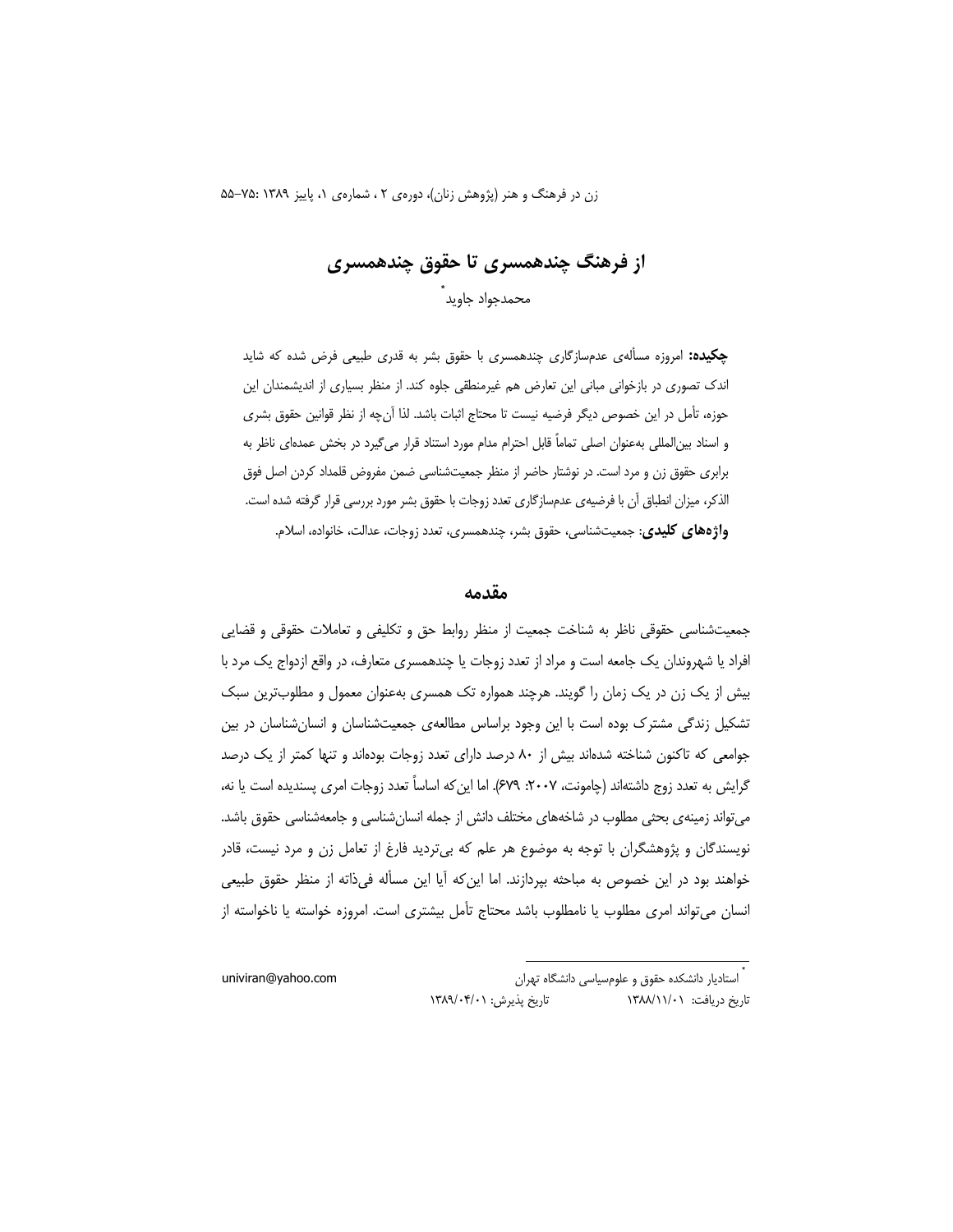مجموعه معیارهایی که نشان از توسعهی حقوق زنان در جامعه تلقی می گردد میزان کاهش تعدد زوجات در عصر حاضر است. در بسیاری از کشورهای جهان مسأله تعدد زوجات مورد قضاوت قانون قرار گرفته و سه نوع واکنش ایجابی، سلبی و سکوت یا مدارا در مورد آن اتخاذ شده است. در بسیاری از کشورهای جهان که امروزه بهصورت قطعی تعدد زوجات را منع کردهاند در رابطه با طرفداران ادیان مختلف از جمله اسلام و یا زنان و مردانی که پیش از ورود و کسب اقامت دارای خانوادهای با تعدد زوجات در سنت فرهنگی خویش بودهاند تساهل قائل شدهاند. در بسیاری از کشورهای اَفریقایی مستعمره دول اروپایی چون فرانسه و انگلستان نیز هرچند اغلب همچون در آفریقای سیاه، تعدد زوجات ممنوع است اما تنها ضمانت اجرای آن، عدم ثبت دیگر همسران در اسناد مدنی و در نتیجه محرومیت این دسته از زنان و خانوادههای أنان از برخی مزایا و حقوق شهروندی است. از این منظر شاید یکی از شایعترین مناطق جهان که در آن چند همسری امری بدیهی (هرچند غیرقانونی) جلوه میکند آفریقای سیاه (عموماً حوزهی غربی و مرکزی قارەی آفریقا) است. در کشورهای خاورمیانه نیز به دلیل تقید سنتی و فرهنگی پیشین و اعتقاد به اسلام هیچگاه مسألهی تعدد زوجات بهعنوان یک معضل حقوقی یا ضدحقوق بشری جلوه نکرده است. تنها تفاوت در نوع عقد ازدواج در میان مذاهب مختلف است. بنابراین علاوه بر بررسی مبانی و فلسفه ظهور و تداوم تعدد زوجات یا چندهمسری در گذشته و حال، مروری بر وضعیت ازدواج و حقوق بشر در میانی فکری دینی از دیگر دغدغههای مقالهی حاضر است.

## فلسفهی چندهمسری در اجتماع

در طبیعت خلقت، تعدد زوجات در میان حیوانات امری بدیهی است از آن منظر که گویی رسالت تداوم نسل برعهدهی جنس نر و میزبانی از نسل جدید برعهدهی جنس ماده گذارده شده است. در جوامع انسانی نیز از قدیم پدیدهی تعدد زوجات همواره به مثابه امری طبیعی جلوه کرده است. قبل از پیدایش اسلام در میان اقوام ایرانی، یونانی، رومی، عرب، هندو، آفریقایی، چینی و ماچینی شاید جایی نبوده که چند همسری وجود نداشته باشد. در جوامع فراعنهی مصر یا برخی دورهها در جوامع یونانی و رومی نیز که علناً جامعه به تکهمسری شهرت داشت، این قانون شامل رؤسا و فراعنه نمیشد. از طرف دیگر منظور از تکهمسری در اینجا وجود همسری مشروع و قانونی بود تا فرزندان از او بهعنوان نماد اصلی تداوم نسل به رسمیت شناخته شوند اما طبیعی بود که این قانون به معنای عدم ارتباط با سایر معشوقهها یا کنیزکان یا حتی عدم داشتن فرزند از آنها نبود. بهعبارتی این نوع رابطه نیز در بسیاری از موارد قانونی جلوه مینمود.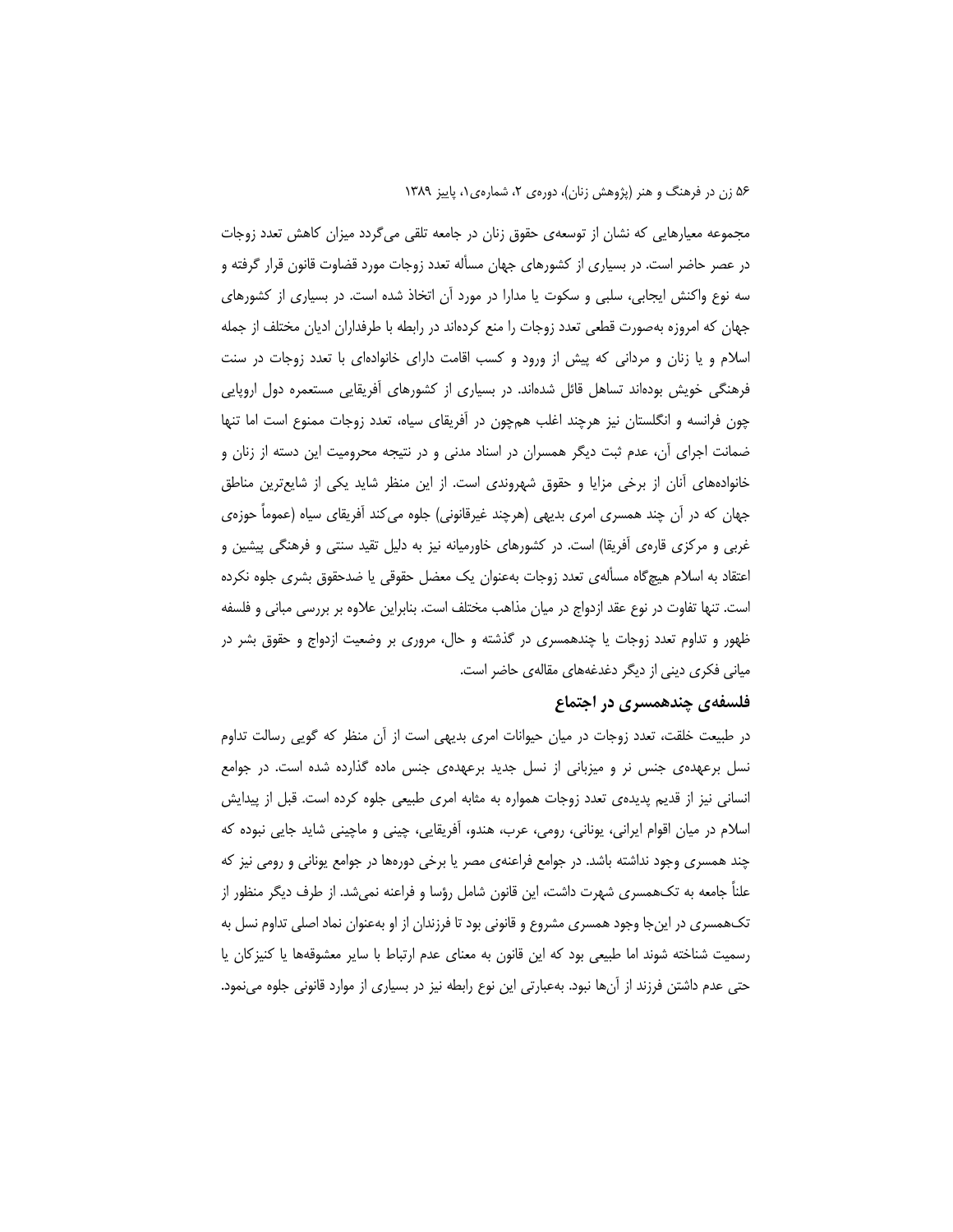نتیجه أن که تکهمسری به معنای وفادار ماندن زن به مرد بود و نه بالعکس. در میان ادیان نیز هیچگاه تحریم تعدد زوجات جزء جوهرهی دین نبوده، بلکه همیشه به مثابه امری مجاز معمول بوده است. در یهودیت و مسیحیت نیز با قرائت عهدعتیق و جدید کمتر پیامبری را می توان یافت که دارای چندهمسر نبوده باشد. در میان مسیحیت کاتولیک نیز بعدها در آرای برخی حواریون مثل پولس مسأله استحباب عزلت و تجرد و سپس وجوب آن در سلسله مراتب روحانیت کلیسایی زاده شد. اما در مقابل نیز فرقههایی سخت به تعدد زوجات بهعنوان پدیدهای که ریشه در تعالیم مسیح دارد مینگرند (G-H BOUSQUET, 1949: 14) و عملاً در بخش هایی از ایلات متحده آمریکا رسمیت یافتهاند. در هر صورت به تعبیر مرتضی مطهری نه تعدد زوجات در مشرق ناشی از دین اسلام است و نه ترک آن در مغرب مربوط به دین مسیح است، زیرا قبل از اسلام در مشرق زمین تعدد زوجات وجود داشته و ادیان شرقی آن را مجاز کرده بودند، در اصل دین مسیح هم نصی بر منع تعدد زوجات وجود ندارد; هر آنچه هست مربوط به خود ملل غرب است نه دین مسیح (مطهری، ٬۱۳۷۱ ۲۸۲). از سوی دیگر محدود کردن این مجوز به عصر پیامبران و دورهی کلاسیک و یا عصر نزول وحی که برخی نویسندگان قائل شدهاند، نیز نادرست است (حسن، ۲۰۰۰: ۹۲–۸۸). در بسیاری از موارد توسعهی نسل، وجود زنان محتاج حمایت، جنگ@ا و اّوارگان، فخر و مباحات، قدرت و مکنت … از اسباب گرایش به چندهمسری بوده است. امروزه نیز همین معیارها کم و بیش در برخی کشورها از جمله آفریقا معیار خوبی برای شناسایی اشخاص صاحب ثروت از دیگران شمرده میشود اما همیشه علت اینها نبوده است. در کشوری چون سنگال وضعیت تعدد زوجات، مثل اصل تکهمسری امری معمولی جلوه کرده و از مشروعیت قانونی برخوردار است.' در آنجا علاوه بر پرستیژ سیاسی، اجتماعی یا اقتصادی، پدیدهی تعدد زوجات در میان طبقهی متوسط مردم نشان عامل بودن به احکام اسلام است و مخالفت با آن مخالفت با صريح قرآن تلقى مىشود (النساء: ٣). جالب آن كه در چنين جوامعى به مراتب آمار تجاوز جنسى و طلاق پایین تر است. این مسأله در مقایسه ناهنجاریهای وضعیت خانوارهای آفریقای مدرن و آمریکا نیز سخت قابل تأمل است (استاسی،۲۰۰۹: ۱۶۹–۱۶۸). از سوی دیگر اغلب جوامعی که پیرو فقه و حقوق مسیحی کاتولیک، طلاق را حرام میدانند به مفهوم واقعی، چند همسری را نیز ممنوع میدانند اما بالعکس جوامعی که به نوعی طلاق را قبول کردهاند تعدد زوجات را هم بهصورت متنوع، عرفاً مجاز دانستهاند

<sup>`.</sup> نگاه کنید به داستان زندگی هنرمند فرانسوی Caroline Pochon در فیلم زن دوم ,La deuxième femme.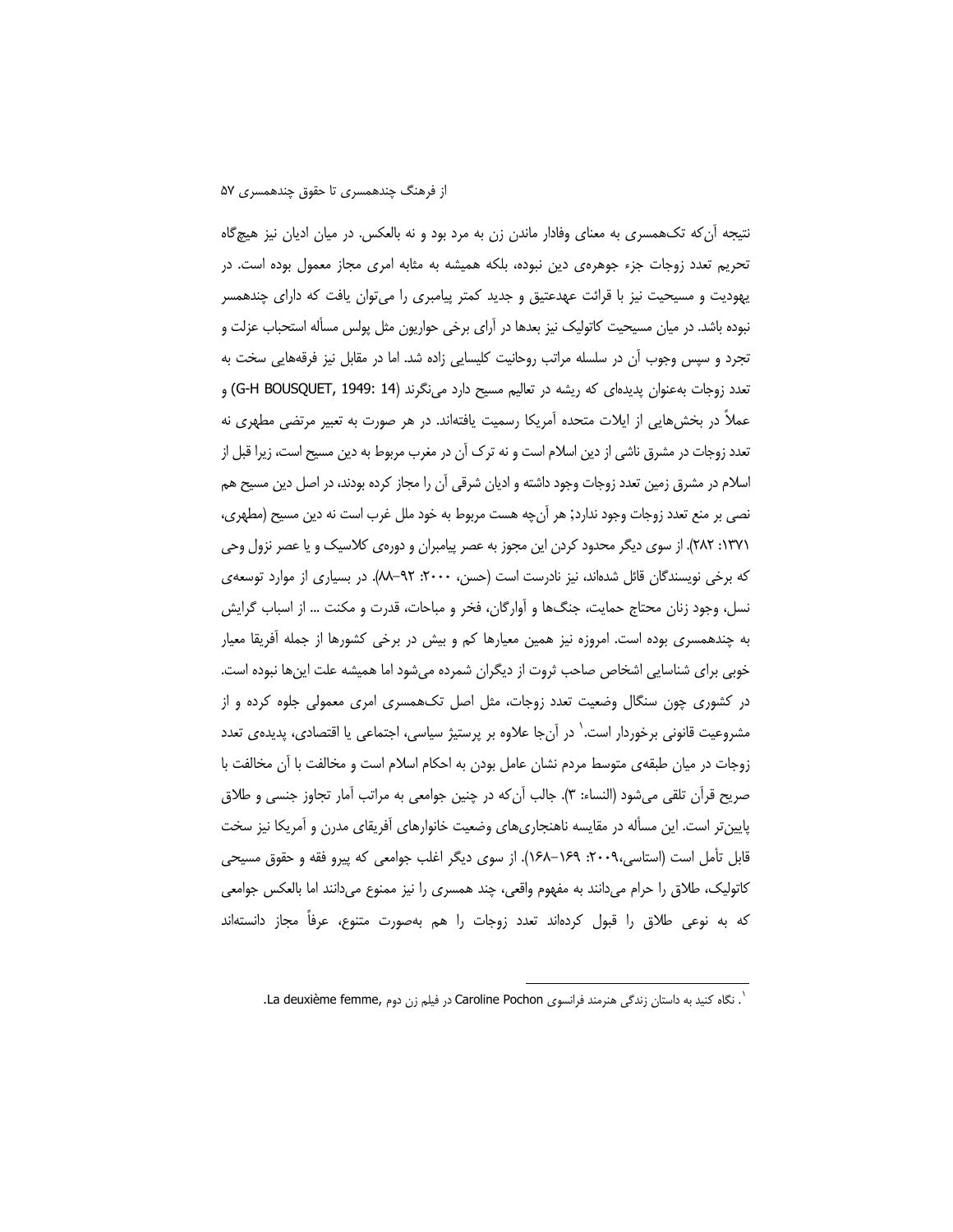(چامونت،۲۰۰۷: ۶۷۹\$) این که آیا تعدد زوجات خدمتی است به حقوق زنان یا خیانتی است در حق آنان، از منظر حقوق بشری معاصر واقعاً نمی توان به صراحت در این باره سخن گفت. اساساً این که این مسألهی ذیل مباحث حقوق بشری قرار می گیرد قابل برداشت دوگانه است. از این,رو به باور برخی از حقوق دانان، منع تعدد زوجات با در نظر گرفتن شرایطی برای زنان که مبتنی بر اصل آزادی قراردادها و حکومت اصل اراده در عقود طرفینی، نشان از اجحاف در حقوق آنان به شمار میرود.

# قوانین جاری و چندهمسری

امروزه در حدود ۴۸ کشور جهان ضمن امضای اعلامیه جهانی حقوق بشر و میثاقین، تعدد زوجات را در ذیل قانون مدنی خود به رسمیت شناختهاند<sup>۲</sup> و بیش از ۴۱ کشور جهان با تضیقات جزیی در مورد مهاجران و ادیان یا در ایالتهای خاص آن را مجاز شمردهاند. کشورهایی چون انگلستان و استرالیا در مورد خارجیان و مهاجران مجاز میدانند. در بسیاری از کشورهای اروپایی و آمریکایی ضمن ممنوعیت عملا با تساهل برخورد میگردد. در فرانسه نیز علی رغم ممنوعیت تعدد زوجات، این مسأله غیر از روابط شایع غیرقانونی شناخته شده، به صورت عرفی از سوی مسلمانان و مهاجران آفریقایی و آسیایی دنبال و اجرا می گردد و دولت فرانسه عملاً وضعیت آنانی را که به نوعی مقیم فرانسه هستند به رسمیت شناخته است. مرکز ملی آمار فرانسه در گزارشی خبر از ده هزار خانواده به شکل فوق در فرانسه داده است از منظر قانونی تعدد زوجات امر خلاف تساوی حقوق زن و مرد و اجحافی در حق زنان تلقی شده است اما در عمل کم نیستند مردانی که دارای زندگی پلیگام یا چندزنی در اروپا و آمریکا هستند. در بلژیک قانون منع تعدد زوجات به دلیل تبعیضات ناشی از اجرای این قانون در قبال فرزندان عملاً بهصورت تلویحی تعدد زوجات را به رسمیت شناخته است.

## از تعدد زوجات تا مجوز مجازات

در حالی که در بسیاری از کشورهای جهان در آلمان ۱۹۵۵ و کانادای سال ۲۰۰۶ بسیاری از حقوق دانان از برداشتن مجازات تعددزوجات سخن میگویند در برخی کشورهای خاورمیانه از جمله ایران، ضمن رو به بحران بودن وضعيت خانواده، (رفيعپور، ١٣٧٧) از لزوم تعيين مجازات يا حداقل غيرقانوني بودن تعدد زوجات بحث می شود. از منظر اساتید حقوق دانشگاه آنتوریو کانادا قانون منع و مجازات تعددزوجات نه

<sup>`.</sup> الجزایر، بحرین، بنگلادش، بنین، بیرمانی، بورکینافاسو، کامرون، کامرون، کنگو، جیبوتی، مصر، امارت متحده عربی، گابن، گامبیا، هند، عراق، ايران...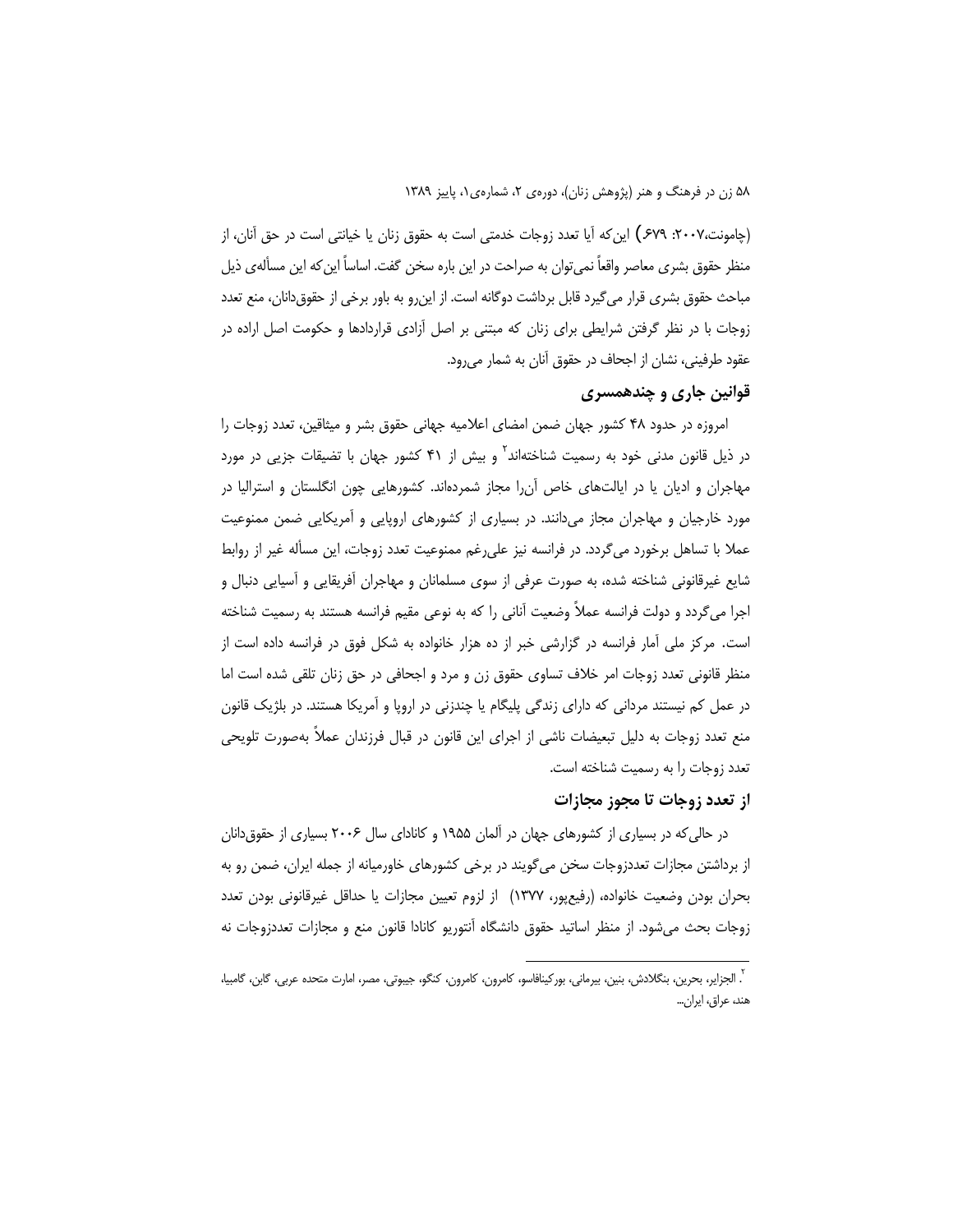تنها هيچ فايدههايي به حال بهبود حقوق زنان و كودكان نداشته بلكه بالعكس منجر به تضييع حقوق زنان گشته است. بنابراین غایت تعددزوجات در بیشتر مواقع تأمین بهینهی حقوق زنان است. تعیین شرایطی در این خصوص می تواند تکلیفی برای مردان جامعه باشد تنها به این دلیل ساده که امروزه فارغ از بلایا و جنگ ها که عموماً قربانیان اصلی آنها مردان هستند، آمار حکایت از بالا بودن متوسط عمر زنان نسبت به مردان و افزون بودن زنان آماده به ازدواج در عموم جوامع نسبت به مردان آماده به ازدواج در همان جوامع است. نگاهی گذار به آمار زنان و مردان در جوامع مختلف از جمله ایران حکایت از لزوم تأمل جدی قانون گذاران در این خصوص و اعتقاد بر تسهیل شرایط تعددزوجات بهعنوان خدمتی به جامعهی زنان است. به نمودار زیر که حاصل بخشی از پژوهش های یکی از سازمان های دولتی در سال ۱۳۸۷ است دقت کنید (سازمان ملی جوانان، ۱۳۸۸).



هرم سنی - جنسی جمعیت دارای همسر کشور ایران در سال ۱۳۸۵



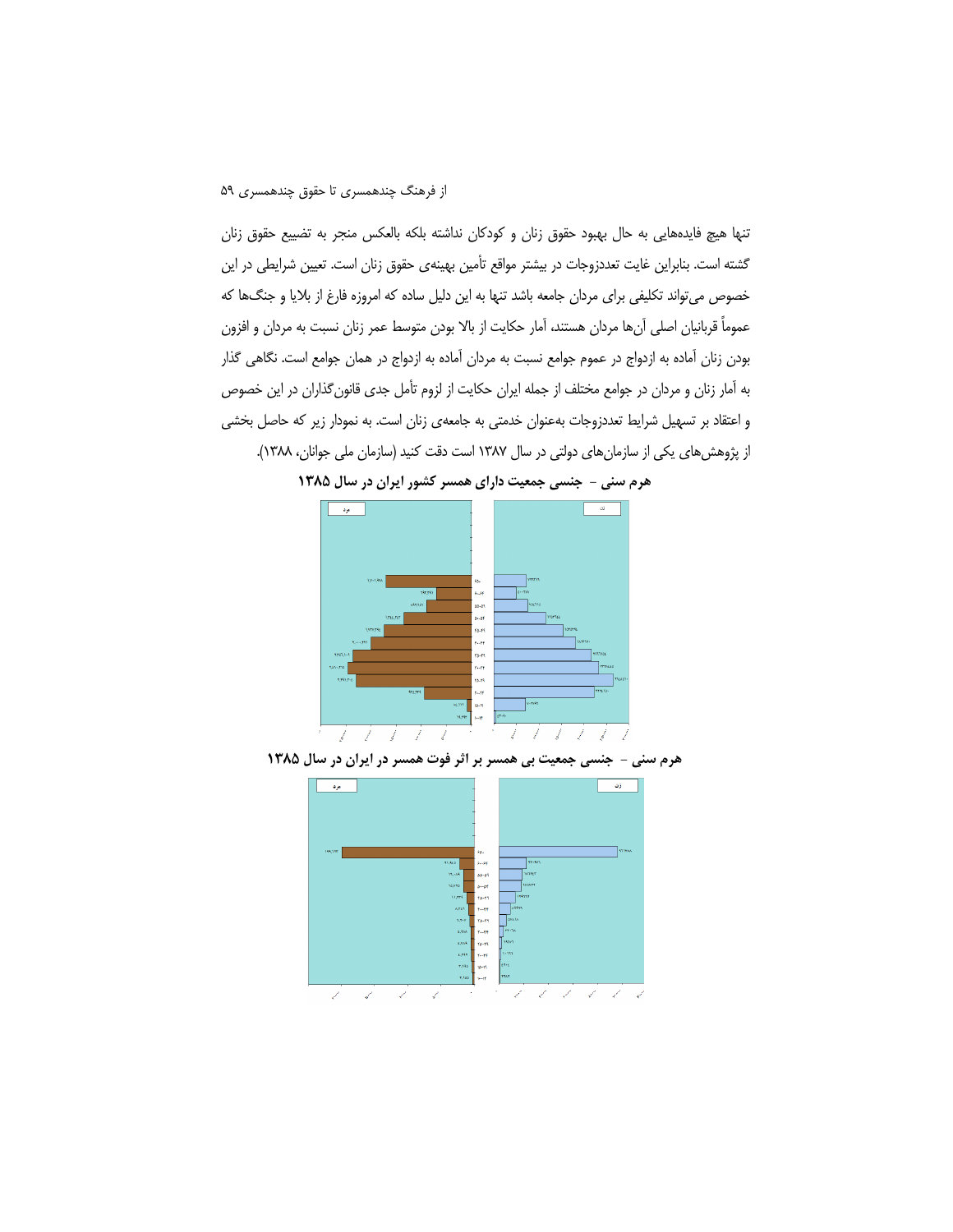دقت در هرم سنی جمعیت بیهمسر کشور به ویژه در جدول زیر نشان میدهد که هر چند ناموزونی دو طرف هرم و عدمتعادل آن در گروههای سنی ۲۴-۲۰ سال و ۲۹-۲۵ سال با توجه به وضعیت فرهنگی جامعه معقول به نظر برسد، اما عموماً ناموزونى بحران زا بين دو جنس به ضرر جنس زن پس از ٢٩ سالگی آغاز میگردد و تا پایان ۶۵ سالگی همواره مؤثر باقی میماند.



هرم سني – جنسي جمعيت بي همسر كل كشور (ايران) در سال ۱۳۸۵

سنین ۲۹ تا ۶۵ سالگی و بیشتر از آن دوران بسیار حساس در توازن جمعیتی کشور است که عدمتوجه به خواستهای زنان در این دوره بیش از هر چیز به نظم اجتماعی و کانون خانواده سالم آسیب خواهد زد. طبیعی است که حمایتهای دولتی از افراد بیهمسر بسته به توان و نوع دولت متفاوت خواهد بود در چنین شرایط و اقتضائات جمعیتی است که اسلام هم با تضییق و تحدید فراوان در نهایت جواز (و نه وجوب) تعددزوجات را صادر کرده است و به ماثبه حکمی تأییدی بدان نگریسته میشود. این جواز بسته به وضعیت جمعیتی کشور می توان در شرایطی الزامی و در شرایطی محدود و در حد منع موقت آن حکم باشد. بنابر ضرورتهایی، به عنوان مثال، در دی ماه ١٣٨٨ كميسيون قضايي مجلس جمهوري اسلامي ايران، ماده ٢٣لايحه حمايت از خانواده را که پیشتر از دستور کار خارج شده بود، تصویب کرد و ۱۰ شرط برای ازدواج مجدد مردان قرار داد: عدم قدرت همسر اول به ایفای وظایف زناشویی، عدم تمکین زن از شوهر مطابق با حکم دادگاه، ابتلای زن به جنون یا امراض صعبالعلاج، محکومیت قطعی زن در جرایم عمدی به مجازات یک سال زندان، عقیم بودن زن، غایب شدن زن به مدت یکسال، ابتلای زن به هرگونه اعتیاد مضر حال خانواده به تشخیص دادگاه، سوء رفتار یا سوء معاشرت زن به حدی که ادامهی زندگی را برای مرد غیرقابل تحمل کند و ترک زندگی خانوادگی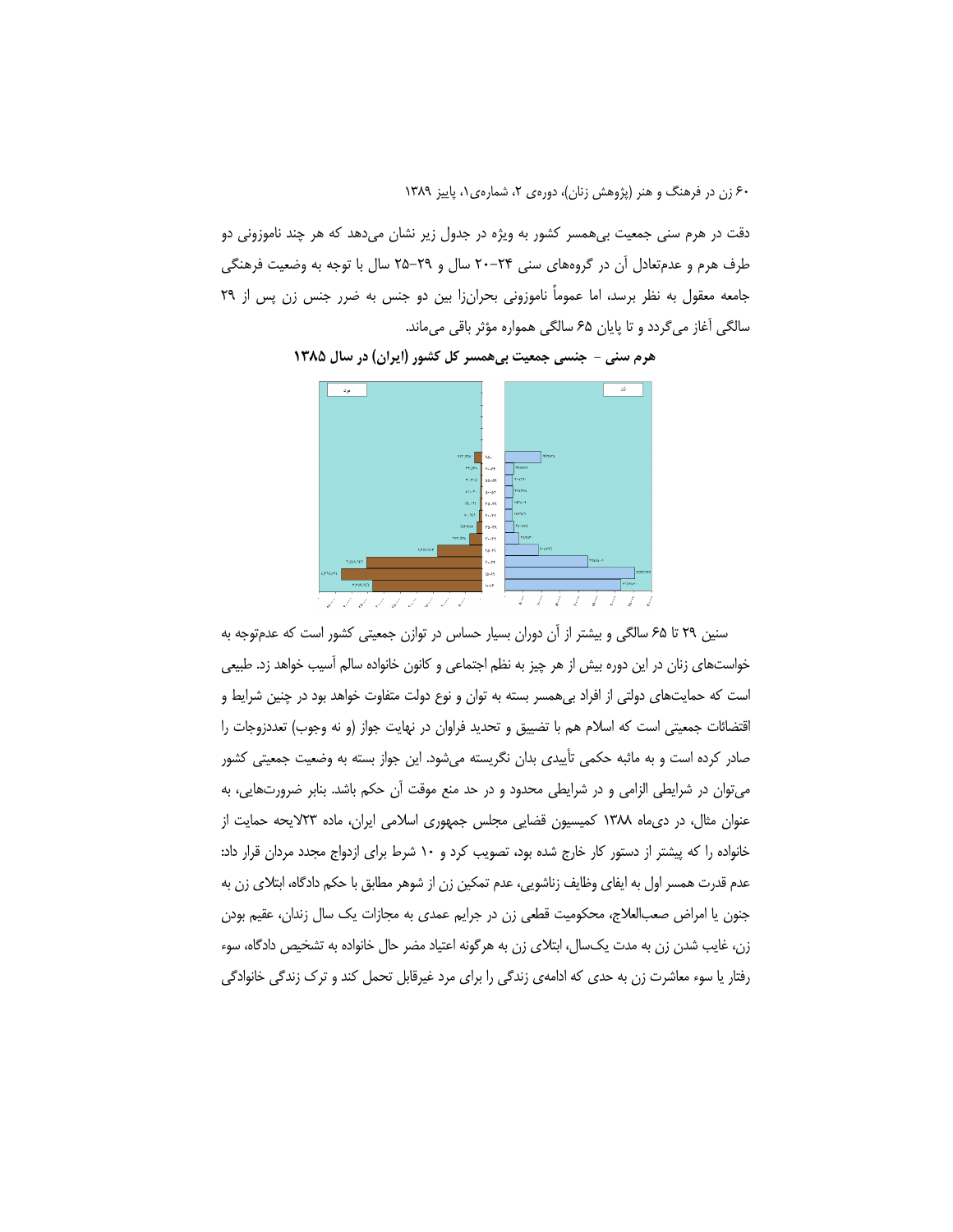از طرف زن به مدت شش ماه. در مجموع اینها شرایطی هستند که کمیسیون قضایی مجلس برای ازدواج مجدد مردان قرار داده است. هرچند آمار جمعیتی در جداول فوق ناظر به وضع ایران است اما در یک نگاه کلی می توان کم و بیش شاهد همین آمار مشابه در سایر کشورهای غربی بود جدول زیر ناظر به ترکیب جمعیتی زنان و مردان با ترکیب جمعیتی در گروههای ازدواج نکرده، متأهل، مطلقه و بیوه دارد.

هرم سنی – جنسی جمعیت بیهمسر در جامعهی مدرن معاصر



برخی بررسیها نشان میدهد که رابطهی بسیار منطقی و هم بستگی معناداری بین منع تعددزوجات و رواج مدلهای زناشویی و روسپیگری در جوامع اروپایی و آمریکایی و بحران خانواده وجود دارد. به دیگر سخن شاید نتوان به قطع عینیت رابطهی منع قانونی تعددزوجات و رواج بازار روسپیگری را با اَمار خرد نشان داد اما مسألهی مورداتفاق عموم جرمشناسان به مقام جرمانگاری بازمیگردد که منع تعددزوجات مسبب أن است. منع قانونی و وضع عقوبت بر أن دو راه حل بیشتر برای دولت باقی نمی گذارد یا قانوی کردن شکلهایی از روسپیگری و یا تساهل در پلیگامی در عمل.<sup>۲</sup> همانگونه که سابقاً اشاره شد منظور از مورد اخیر یعنی مأذون بودن عرفی مردان متأهل به داشتن رابطهی معشوقانه با زنان دیگر. برای مثالهایی بر هم بستگی این دو متغیر بد نیست به دادههای زیر نگاه کنیم:

در فرانسه از هر پنج کودک دو کودک خارج از ازدواج به دنیا می آیند. در سال ۲۰۰۰ از ۷۷۵ هزار نوزاد متولد شده بیش از ۳۰۰ هزار نفر از آنان خارج از ازدواج زاده شدهاند. (۲۰۰۸. www.ined.fr). یعنی نزدیک به ۴۰درصد. در حالی که در پیش از سی سال قبل یعنی ۱۹۶۵ تنها ۶ درصد این گونه زاده

<sup>3</sup>.Polvgamie en Fait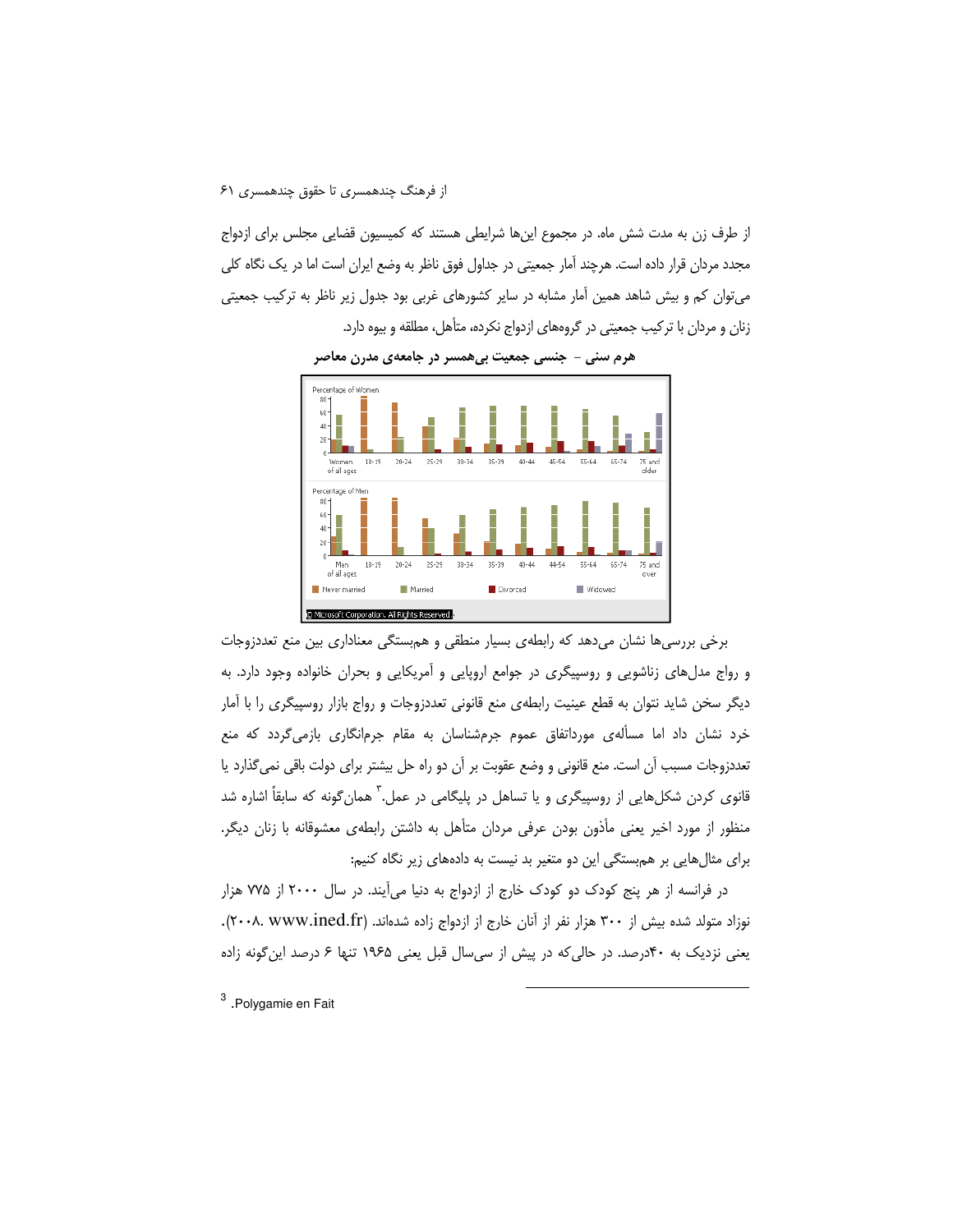میشدند. مسائل زیادی در این توسعه روابط خارج از ازدواج وجود دارد که یکی از آنها بلوغ زودرس دختران نسبت به گذشته (کاهش متوسط سن بلوغ از ۱۵ سال به ۱۲ سال) و در نتیجه افزایش آمار زنان آماده ازدواج نسبت به مردان است (۲۰۰۸. www.ined.fr). نگاهی به نمودار زیر نشان میدهد که چگونه طی دو قرن اخیر سن بلوغ دختران در حال کاهش است:



هرم سنی کاهش زمان بلوغ دختران در فرانسه معاصر

#### قوانين دولتي و مسئوليت چندهمسري

تحلیل آمار فوق نشان میدهد که در حال حاضر در عموم جوامع توسعهیافته و در حال توسعه میل به فردگرایی و زندگی مجردی، روبهرشد است. دلیل این امر آن است که تمایل مردم برای تنها زندگی کردن تا آخر عمر بیشتر شده است و در میان جوانان یا شهروندان رده بالا، این تمایل بیش از دیگران است. ناهمخوانی جنسی در این میان موضوع جدی است. اگر مردان بهصورت اختیاری تن به ازدواج به دلیل تعهدات ناشی از زندگی زناشویی نمیدهند، عموماً زنان بالاجبار در فرایند زندگی در تنهایی قرار می گیرند. از این٫رو تعداد زنانی که تنها زندگی می کنند، اغلب بیش از مردان است که این روند نیز همواره در حال پیشرفت است. زنان، بیشتر از مردان تنها می،مانند و به ناچار تن به زندگی فردی می،دهند که دلایل آن همان گونه که گذشت اغلب مرگ همسر، افزایش سن یا جدایی و طلاق است. با توجه به موارد فوق|لذکر، به نظر می رسد قرار دادن مسأله تعددزوجات ذیل مباحث ضدحقوق بشری حکایت از عدم درک درست از فلسفه حقوق بشر و حقوق شهروندی در جامعه است. چرا که ارمغان این نوع نگاه به ظاهر مساواتطلبانه که همه امور را در قالب جنسیت و قانون می $\mu$ یند منجر به افزایش فزایندهی جداییها و طلاق شده است که نخستین قربانی آن عموماً زنان هستند. در سال ۲۰۰۶ «واشنگتن تایمز» در گزارشی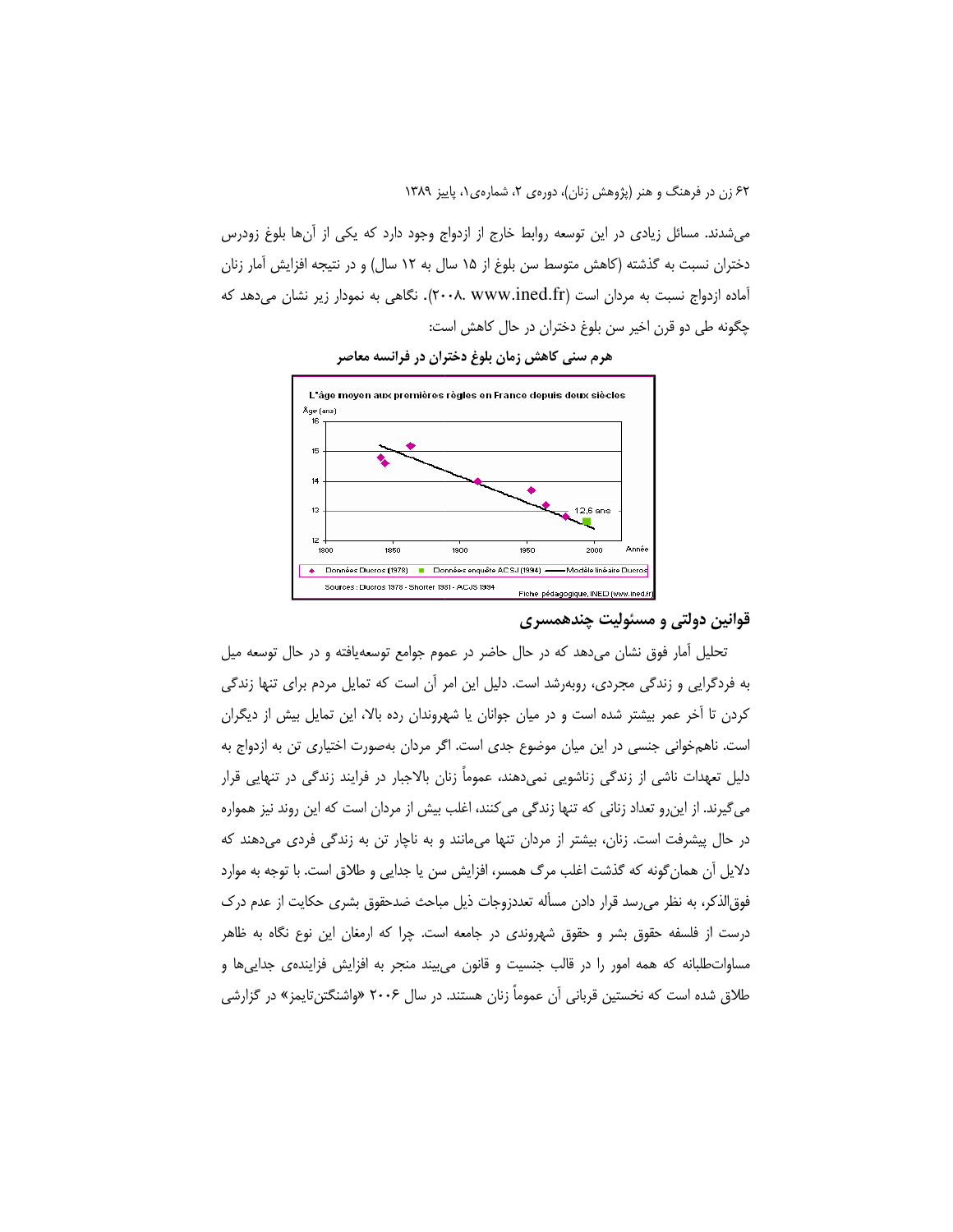به نقل از «پیتر فرانسس»، بنیان گذار مجله «جمعیتشناسی آمریکا» اعلام نمود که در میان شهروندان امریکایی کسانی که ۶۵ سال یا بیشتر سن دارند، تعداد زنان، شش میلیون بیشتر از تعداد مردان است. مردانی هم که تنها زندگی می کنند، کسانی هستند که هرگز ازدواج نکردهاند یا همسر خود را از دست داده و یا طلاق گرفتهاند و به دنبال یافتن همسر میباشند. از نظر او روش زندگی خانوادگی متمرکز، یعنی مدلی که در آن، زن و شوهر و بچه در کنار هم زندگی کنند، در سال ۱۹۹۹ شایعترین نوع زندگی خانوادگی بود که حدود ۲۵ میلیون نفر از آمریکاییان، این گونه زندگی می کردند. اما از سال ۲۰۰۰، این نوع زندگی خانوادگی، در جایگاه دوم قرار گرفت. زیرا تعداد زندگی های مجردی، به ۲۵ میلیون رسیده بود و جایگاه نخست را به خود اختصاص داد. زندگیهای زناشویی بدون حضور فرزند نیز با یک آمار ۲۰ میلیونی در سال ۱۹۹۹ و ۲۲ میلیونی در سال ۲۰۰۰ در جایگاه سوم قرار گرفت. این مسأله در سایر کشورهای توسعهیافته هم، همچنان رایج است. بهعنوان مثال امروزه با شایع شدن روی کردهای گسترش طلاق بهدست زنان باید به تدریج شاهد اوج گیری آمار طلاقی شد که چون برخی کشورهای غربی با پیش دستی در جدایی از سوی زنان صورت میگیرد. طبق آمار سال ۲۰۰۰ از هر ۱۰ نفر متقاضی طلاق در فرانسه ۶ نفر آنان را زنان تشکیل میدادند." در فرانسه در برخی موارد بیش از ۷۰درصد متقاضیان طلاق زنان هستند. مطالعات دقیقتر نشان میدهد که بین ۶۷ تا ۷۵ درصد طلاق ها، از سوی مادران است. این مسأله در ایران هم از نظر جمعیتشناسان حقوقی بی سابقه نمانده است جدول زیر گویای این وضع در ایران معاصر است: (شورای عالی انقلاب فرهنگی، ۱۳۸۹).



<sup>&</sup>lt;sup>۴</sup>. نویسندگان کتاب *«خانوادههای از هم گسسته*» فرانک فورستنبرگ و آندرو چرلین؛ در کتاب خود خاطر نشان نمودهاند که حدود ۸۰ درصد از طلاقها، یکطرفه بوده و یکی از زوجین همچنان متمایل به حفظ بنیاد خانواده خویش است.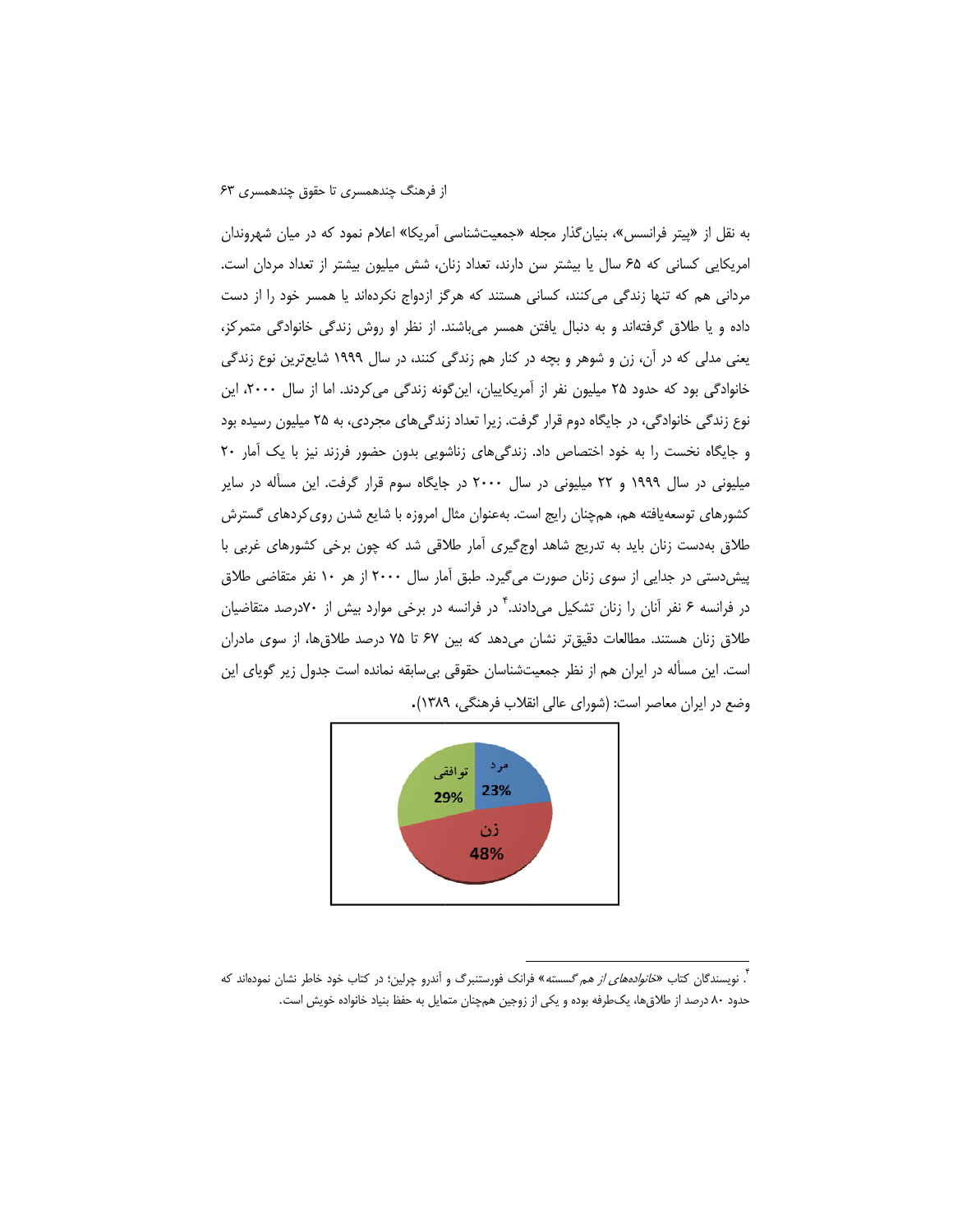۶۴ زن در فرهنگ و هنر (پژوهش زنان)، دورهی ۲، شمارهی ۱، پاییز ۱۳۸۹

| توافقي |        | مر د   | حنسىت<br>$\bullet\bullet$ |
|--------|--------|--------|---------------------------|
| ۲۹درصد | ۴۸درصد | ۲۳درصد | در صد                     |

درصد متقاضیان طلاق بر حسب جنسیت در ایران

همچنین فمینیستها و وکلای طلاق، گزارش مینمایند که گاهی تعداد این طلاقها به ۹۰ درصد می٫رسد، همچنین در مواردی اندک، مسائلی نظیر خشونت، خیانت همسر و عدم<code>یرداخت</code> نفقه هم، دخالت دارند. این الگو اخیراً در ایران هم سبب آشفتگیهایی در نظام خانواده شده است. گویی جوامع جهانِسوم به تازگی جای پای دنیای مدرنی گذاردهاند که در حال بازگشت به وضع اولیه در مسائل و مدل خانوادهاند. مشاور استاندار و مدیر کل امور بانوان و خانواده استانداری تهران اخیرا گفته است: اَمار زیاد طلاق در کشور به خصوص در استان تهران و شهرهای بزرگ نشان میدهد که خانواده در جایگاه خود تعریف نشده است و مورد بی توجهی قرار گرفته که این امر تبعات جدی را به همراه دارد. نکته مهم در امر طلاق زنانی هستند که دنبال شغل برای امرار معاش در جامعه دچار آسیبهای جدی می شوند. به باور این مشاور استاندار و مدیر کل امور بانوان و خانواده استانداری تهران، بسیاری از زنان مطلقه در جامعه، تنها اًسیبپذیر نیستند بلکه میتوانند اًسیبرسان برای اقشار دیگر جامعه باشند و این امر از مشکلات جدی در جدایی زوجین محسوب میشود که گاهی فرزندان را هم درگیر میکند. طبق برخی از آمار از هر ۴ ازدواج یکی به طلاق منجر میشود که این اَمار در کلان شهری چون تهران به ۱ از ۳ کاهش یافته است. برخی معتقدند تحلیل آمار بالای مطلقههای بیپناه در جداول فوق، نشان از وجود بیش از ۶ میلیون از زنان بی همسر در جامعهی ایرانی حاضر دارد. در هر صورت مجموعهای از علل متفاوت فرهنگی– اقتصادی میتواند زمینهساز این بحرانها باشد. بنابراین گذشته از معضل ساماندادن به نابسامانی خانوادههای تکهستهای یا فراهستهای که عملاً منجر به گذر از عاطفه و احساس تعهد متقابل در بین اعضای خانواده و در نتیجه تسهیل فرایند فردگرایی و سود و سوداگرایی در زندگی مشترک شده است، دولت مدرن معاصر، ارمغان سترگ مدرنیته را برای خود شکننده یافته است. دولتهای معاصر با گذر به سوی تحدید تعمدی خویش، قصد دارند تا از تولیت امور شهروندان جامعه، حداقل بهصورت مستقیم خودداری کنند. از این رو پذیرش قانونی تعددزوجات در جامعهای که خیل عظیمی از شهروندان را زنان محتاج سرپرست تشکیل میدهند ماموریت اسان و کم هزینهای برای دولت نخواهد بود. اما شکل سرپرستی بیپناهان جامعه همیشه متفاوت بوده است. در گذشته شاید هیچگاه مسألهی خانهی سالمندان و ایتام وجود نداشته است اما امروزه با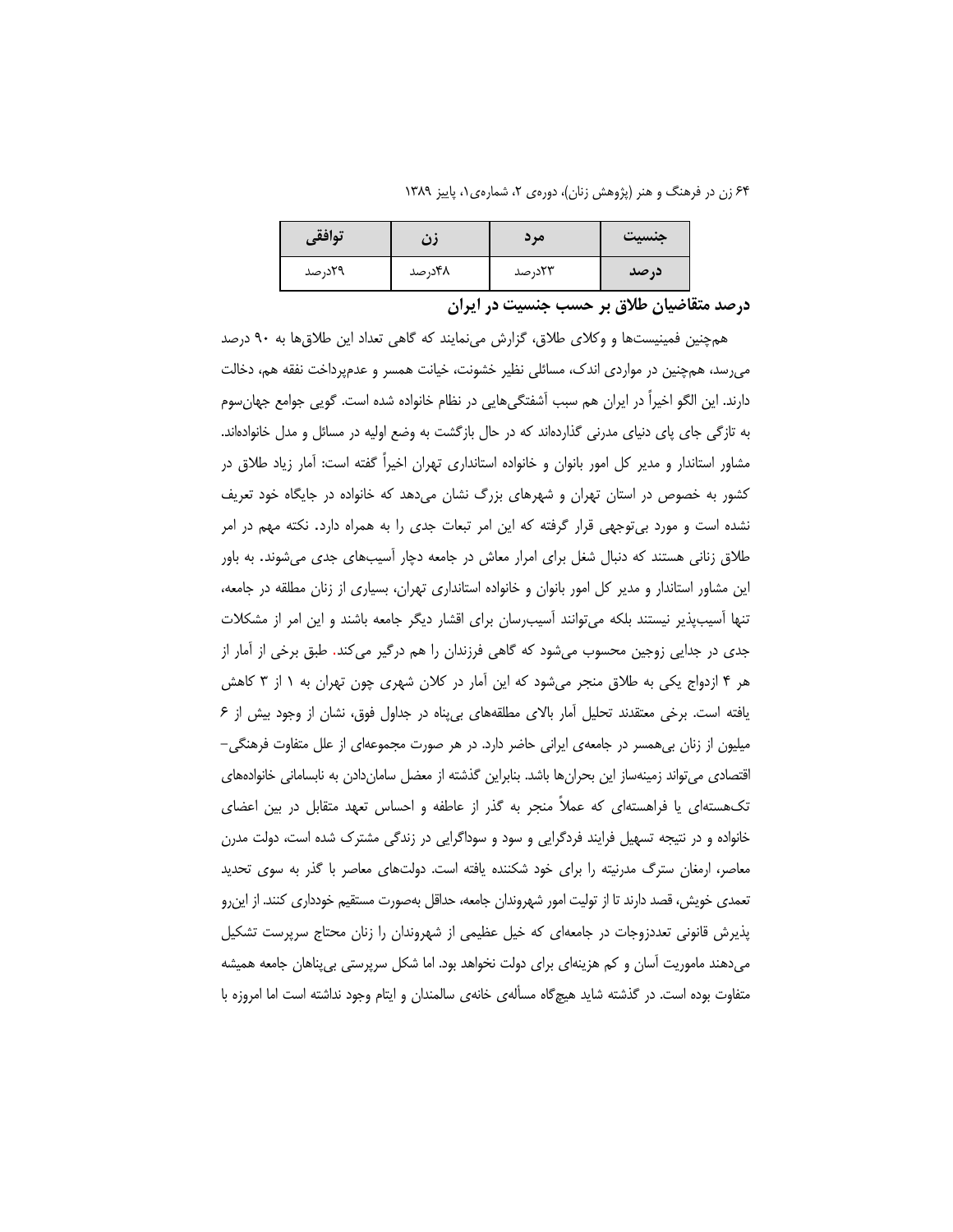توسعه زندگی به مفهوم فردی عملاً نزدیکان تعهدی در قبال هم کیشان و خویشان خود احساس نمی کنند. تعلقات به مفهوم مادی کاهش یافته و دقیقاً به همین دلیل دولتها هم با تسهیل قوانین چندهمسری یا تساهل در اجرای قوانین ضد چندهمسری قصد دارند تا بخشی از هزینههای مستقیم خود را در تکفل و تأمین معاش شهروندان خود، کاهش دهند. یکی از رایج ترین شیوهها، قبول خانواده با تعددزوجات است تا دولت مرد خانواده را سریرست و مسئول مستقیم معاش بخشی از شهروندان خود بداند. مسئولیتی انسانی که فراتر از تعهد مکانیکی دولت (در صورت مکنت)، نمی¤واند فارغ از احساسی انسانی باشد که زنان جامعه عموماً بیش از مادیات بدان توجه دارند. واقعیت آن است که با تکثر انواع مختلف خانواده و خانهواری تعددزوجات با تعریف دقیق مسئولیت متقابل همسران از سادهترین روشهای کنترل حقوق خانوادگی و خانگی شهروندان است.

#### مدرنیته و ممنوعیت دستوری چندهمسری

این که مدرنیته تا چه میزان در تحریم تعددزوجات تأثیر داشته چندان مهم نیست آنچه مهم است این است که سهم نگاه جدید به زن و نهاد خانواده از عوامل اساسی تزلزل خانواده معاصر است. ایجاد تساوی تحمیلی و توازن مکانیکی بین زن و مرد و در نتیجه عدالت اصلاحی بدون در نظر گرفتن شرایط طبیعی، زیستی و اجتماعی از نواقص عظیم مدرنیته در مسألهی ترمیم تشکیلات خانواده مدرن است. مدرنیته هر چند از قرن شانزده به صورت جدی ظهور کرد، اما جهت گیری اصلی در راستای تحول بنیاد خانواده تنها در اواخر قرن نوزده بود که به ثمر نشست. در این قرن فردگرایی با توجه به عقل دکارتی، به مثابه یکی از اساسیترین ملاکهای عصر مدرن، کانون خانواده و نوع برداشت سنتی از آن را به شدت دچار بحران کرد. لذا در قرن بیستم، خانواده از مفهوم سنتی خود خارج شد و در نتیجه هدفءندی خانواده دیگر مبتنی و متکی به عشق به زن و یا داشتن فرزند نبود. خانوادههای بسیاری داشتن فرزند را مانع سعادت خود دانستند. لذت فردی که از طریق کتب فایدهگرایان همچون جرمی بنتام و استوارت میل در قرن نوزده تبليغ مي شد، اكنون اساس مفهوم سعادت تلقى مي شود (بلوت، ١٨٩۴: ٢) حاصل اين نگرش جديد به فرزند و خانواده سبب شد تا کودکان از مرکز توجه خارج شوند. مفهوم عشق نیز که در گذشته بهعنوان اصل اولیه بنیان هر نوع علاقهی زوجین برای تشکیل خانواده محسوب میشد، تغییر کرد. عشق مدرن یعنی تأمین لذت فردی در اشکال متفاوت آن. در ورای بارهای اخلاقی که طبق آمار گفته شده ۹۰درصد آمریکاییان چندهمسری را خلاف اخلاق میدانند اما باید از سوی دیگر رفتار عملی آنان را نیز مشاهد کرد: اگر طبق آمار در آمریکا ۷۰ درصد زنان و ۷۲درصد مردان معترفند که حداقل در ۵ سال اول زندگی مشترک خود حداقل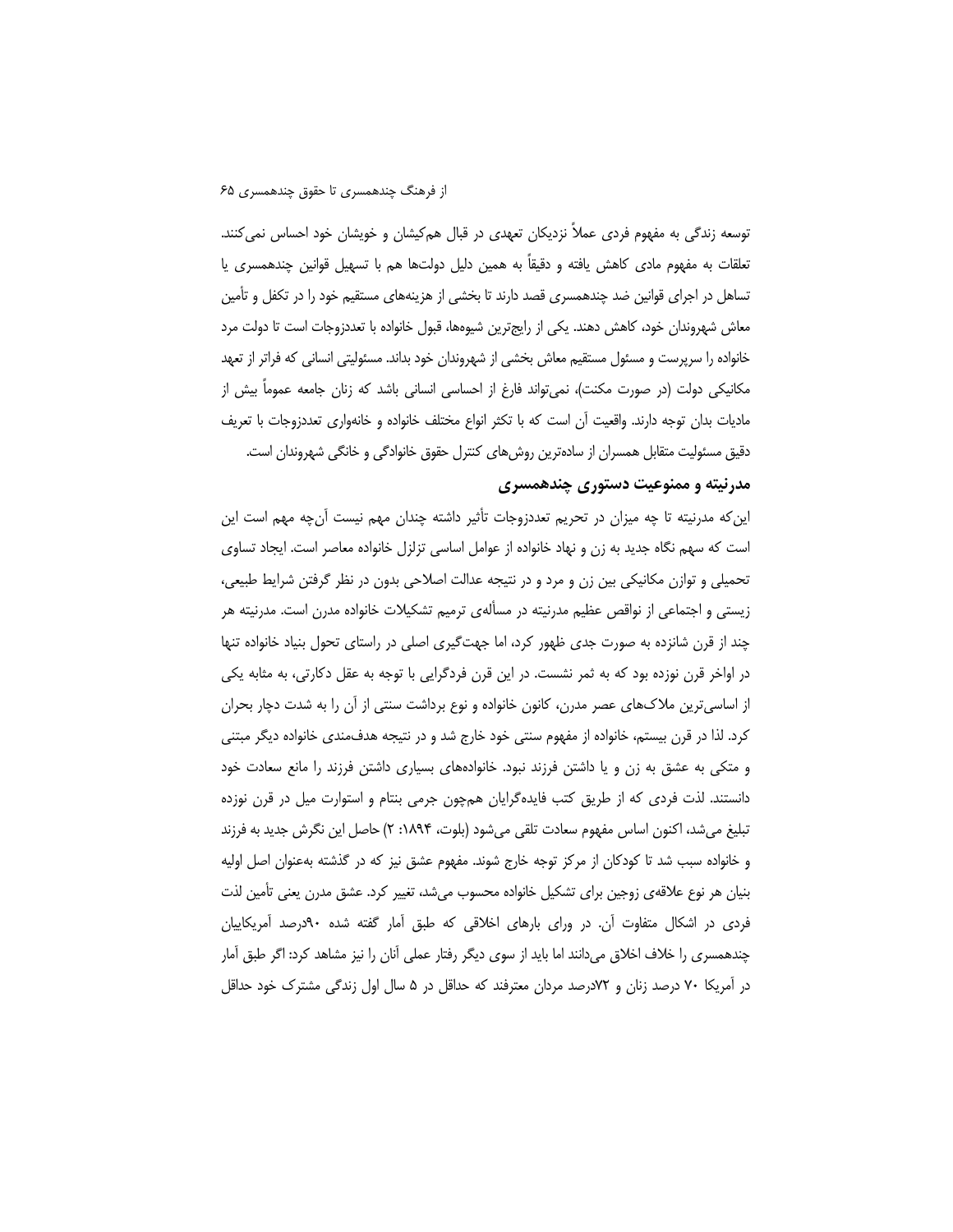یکبار در حق همسر خویش خیانت کردهاند، (هایتشر،۲۰۰۴) در فرانسه تحقیقات مرمه حکایت از آن دارد که هر مرد فرانسوی در طول عمر خود حداقل با ۱۲ نفر و هر زن فرانسوی با ۴ نفر شریک جنسی بوده است اکنون بیش از ۳۵درصد متأهل های فرانسوی اقرار دارند که حداقل یکبار به همسر خود خیانت کردهاند (شبکه سه فرانسه، ۲۰۰۴) بررسیهای جدید روی DNA نشان میدهد که بیش از ۴درصد والدین بدون آن که بدانند، فرزندی را بزرگ میکنند که لزوماً متعلق به پدر خانواده نیست (سولرت، ۱۹۹۵) به همین نسبت میل به ازدواج رسمی بهشدت نزول پیدا کرده و به تبع آن شمار ازدواج در جامعهی فرانسه نیز کاهش یافته است. نوع جدیدی از رابطه دختر و پسر خصوصاً در دهههای اخیر در فرانسه و غرب ظاهر شده که کالبد شکافی آن حکایت از پشتپا زدن به بیشتر سنتهای دینی مسیحی غرب در گذشته است. فرار از هر گونه تعهد، دختران و پسران را بر آن داشته تا به زندگی مشترک و دل خواه خود بپردازند. این شیوهی زندگی مشترک که لزوماً به معنای همزیستی در یک خانه هم نیست بهناچار از سوی دولت رسمیتیافته و در اغلب موارد، حقوقی را که یک زوج در ازدواج سنتی داشتهاند، داراست.<sup>۵</sup> با این حال برخی، پس از سال ها زندگی مشترک تمایل پیدا می کنند تا بههمراه فرزندانِشان جشن بگیرند و رسماً ازدواج کنند. بسیاری نیز چون عملاً تعهدی به طرف مقابل ندارند، هر گاه اراده کنند به رابطهی خود پایان میدهند و یا در عین داشتن رابطه زناشویی، هیچ تعهدی ندارند که خود را تنها به روابط مشروع محصور کنند. در هر صورت حتی تمام کسانی که اسماً تنها زندگی می کنند، کاملاً تنها نیستند. یعنی زوجهایی که به صورت توافقی و همیشگی با یک دیگر ارتباط دارند. این دسته در طول هفته تنها زندگی می کنند و تعطیلات آخر هفته خود را با هم می گذرانند. پدران و مادرانی که از هم جدا شدهاند، به طور منظم در تعطیلات آخر هفته با فرزندان خود در خانههای شان ملاقات می کنند و آنهایی هم که مجرد هستند، وقت خود را با دوستان و معشوقههایشان می گذرانند.

امروزه در جوامع تکهمسر پدیدهی ازدواج-طلاق-ازدواج مجدد معضلی بسیار پیچیده در دفاع از حقوق زنان را رقم می;ند. در جوامع تکهمسری به دلیل ممنوعیت چندهمسری فرایند طلاق به سهولت صورت می گیرد و جالب آن که عموماً متقاضیان طلاق و عمده قربانیان این بحران، زنان ناراضی از وضعیت خانواده خویش هستند. از سوی دیگر پدیدهی ازدواجهای غیررسمی اما قانونی مدلهایی از همخوابگی و

<sup>&</sup>quot;بررسی علمی این پدیده نشان میدهد که آنچه امروزه در این شکل جدید از ازدواج وجود دارد، بسیار نزدیک به ساخت و تأسيس حقوقي ازدواج موقت در مكتب شيعه است. البته كالب شكافي اين دو فرصت ديگري را مىطلبد تا غناي اين اصل دینی در اسلام و مبانی عقلی و آیندهنگری منطق فقهی شیعه آشکار شود.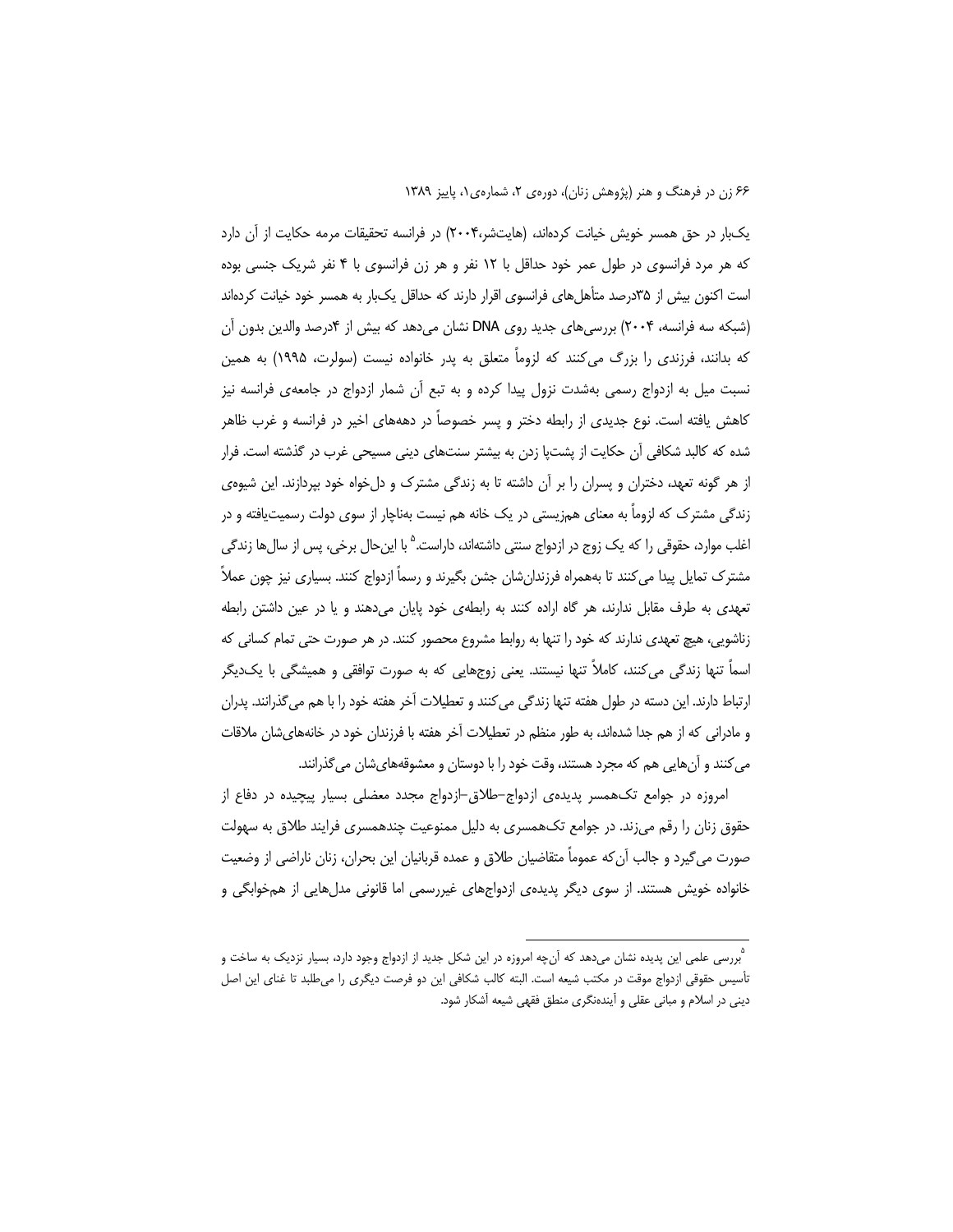همخانگی ً را فراهم آورده که در عمل زمینهی سوءاستفادهی بیشتر از زنان را فراهم کرده است این همه را باید جدا از سبکهای روسپیگری دانست که اتفاقاً در عموم کشورهایی که تعددزوجات در آنها ممنوع است فحشاگری زنان<sup>7</sup> (و نه مردان) خواسته یا ناخواسته از سوی دولت مجاز شمرده شده است. آیا مردم مغرب زمین می توانند ادعا کنند که پس از بحران های کلان اجتماعی، فرهنگی، نظامی و مشابه آن، قانون اكتفا به يک زن همانٍطور که اسماً وجود دارد عملاً نيز اجرا شده است؟ هارت فيلسوف حقوقي زيبا به نقد غیرقانونی بودن چندهمسری به حکم قانون دینی و عدم جرم بودن آن در عرف جامعه میپردازد. روبرت بوک نیز در نوشتاری با تعجب می پرسد چگونه ممکن است که هم جنس بازی توسط قوانین اساسی عموم کشورها به صراحت نادیده گرفته شود اما چندهمسری به وضوح در عموم قوانین اساسی کشورهای غربی منع گردد؟ (برک، ۲۰۰۳: ۱۱۳) خانم مارتا نوسبم در پژوهش خود پیرامون چندهمسری و توسعهی انسانی در نهایت معتقد است برای جامعهی بشری قبول مدلی از تعددزوجات گریزناپذیر است این مسیری برای بی اخلاقی است. انتقادات به این منع قانونی هر چند در قالب برخی فرقههای دینی و مذهبی باشد (هایس، ۰۲۰۰۷: ۱۰۰–۱) اما نمی توان منکر شد که روند روبه گسترشی است نه تنها در میان حقوق دانان بلکه حتی در میان سیاست.مداران (pcfcapcorse.over-blog.com) شاید از این روست که از نظر گوستاولوبون مورخ شهیر فرانسوی، تعددزوجات قانونی در اسلام بر منش منافقانه و البته غیرقانونی غرب، برتری دارد(لبن، ۱۹۸۰: ۳۰۸) به تعبیر آلن کربن باید بر این «دوره خوش زنا» که از اوایل قرن نوزده و عصر حقوق بشر زاده شد، خوش آمد گفت (کربین، ۱۹۹۹: ۹۲–۹۵).

#### حقوق شهروندي و تعددزوجات در حقوق|سلامي

شاخصهى اصلى جمعيتشناسي منطقهى خاورميانه وجود اكثريت غالب جمعيت مسلمان منطقه است که همگی در مسألهی نظام خانوادگی مبتنی بر قوانین اسلامی به اجرای قوانین میپردازند. واقعیت أنست که در اسلام علی رغم تبلیغات مخالفان بیتردید اهمیت شخصیت زن به ویژه آنگاه که نقش مادری را برعهده دارد قابل مقایسه با نقش پدر نیست. در این خصوص روایات فراوانی وجود دارد که در آن تقدم حق مادر را گوشزد می کند. از نمونههای بارز این تقدم رسالهی حقوق امام سجاد (ع) که در آن

<sup>&</sup>lt;sup>۶</sup>. اشکال متفاوتی در روابط زن و مرد و یا دو همجنس به رسمیت شناخته شده که به نامهای ازدواج، همخوابگی و همخانگی مىتوان ترجمه كرد.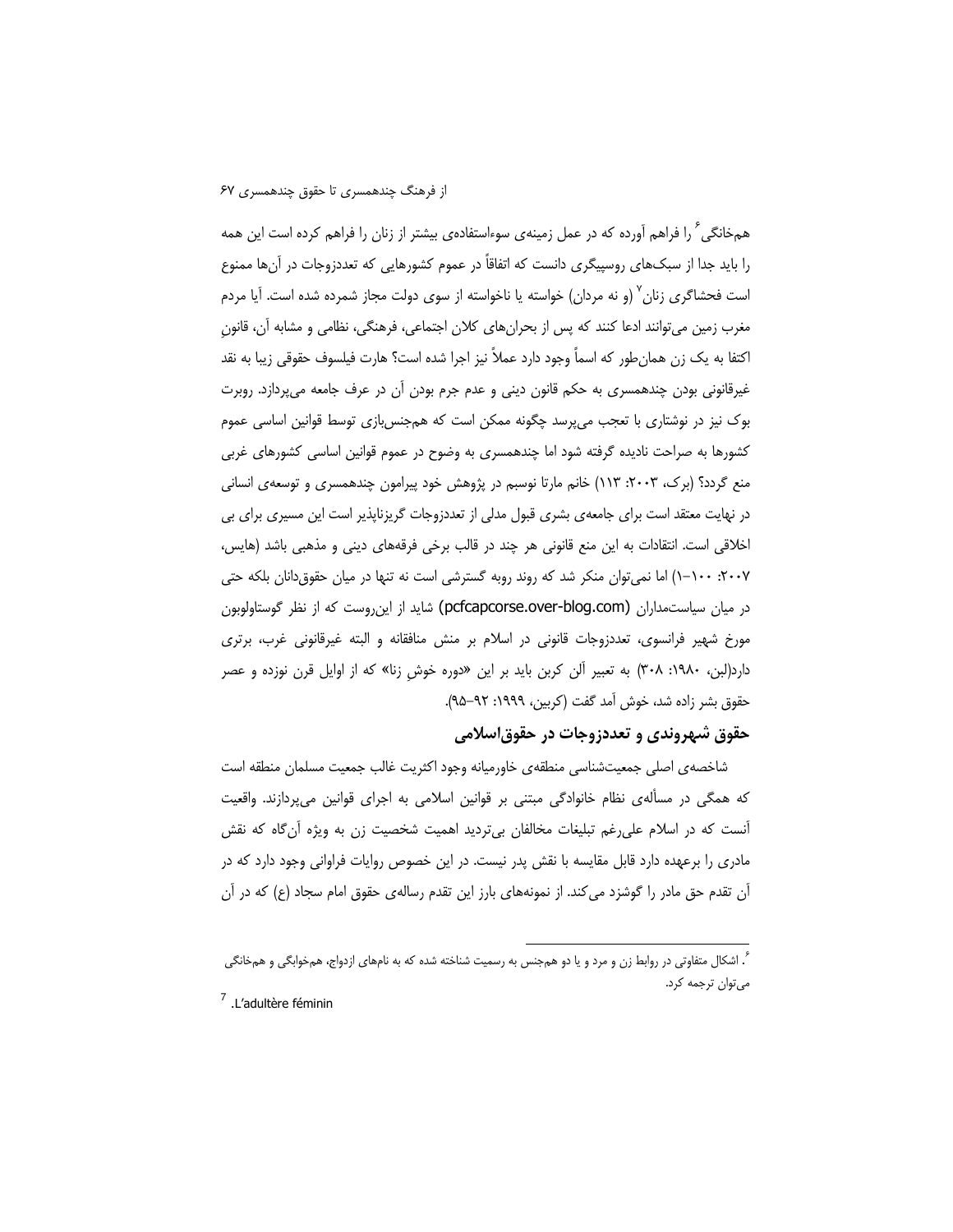به تفصیل حقوق را بر اساس اولویت بر شمرده است. اما در این مقاله سخن در برتری یکی بر دیگری یا مکمل بودن هریک برای دیگری نیست بلکه ارزیابی راهکار اسلامی در موقعیت نوسان جمعیتی در یک جامعه است. به دیگر سخن هدف در این جا ارزیابی راهکار اسلامی در مواقع بحران اجتماعی است. مسأله چندهمسری از قوانین امضایی اسلام است که در دورهی جاهلیت در میان اعراب نیز وجود داشته و همان گونه که گفته شد بین ایرانیان و رومیان در اشکال متفاوت و در بین ادیان توحیدی مثل یهودیت و غیرتوحیدی مثل أیینهای هندی و چینی بودایی و کنفوسیوسی نیز تعددزوجات رایج بوده است (عبدالحمیدمحمد، ۱۹۹۰) اسلام با تذکر شرایطی با قیدوبندهایی که در رأس آن عدالت و تقوا بود آن را محدود و در نهایت در قالب نسخه مقبولی تأیید کرد و در اسلام مردان میتوانند تا چهار زن اختیار کنند. مشروط به آن که مرد از عهدهی مخارج متعارف مادی و معنوی معاش که هر دو ذیل مفهوم عدالت قابل تعریف و تقید است برآید و مهمتر آن که ازدواج مبتنی بر شرایطی از جمله رضایت (و اراده زوجین) و تعهد مالی (چون مهریه) و سایر شرایط (در طرفین نکاح) باشد که بیتردید عدم رعایت آنها جزء از نواقص عقد ازدواج است. در نتيجه همانٍ گونه كه گفته شد در مورد تعددزوجات، اصل حكم في|لجمله مورد اتفاق است و مستفاد از أيه ي شريفه ي قرآن مي باشد (نساء/ ٣) و از نظر احاديث وارده نيز اين مسأله مسلم است، تنها محدوديت و شرايط أن محل بحث است. به اعتقاد علامه طباطبايي، اسلام زیربنای زندگی اجتماعی را بر عقل نهاده است نه بر احساسات جمعی، در عین حال این بههیچوجه مستلزم کشتن عواطف انسانی نیست (طباطبایی، ۱۳۷۴: ۴۱۷) از این رو در امر ازدواج عوامل دیگری هم بهجز عدمتناسب جمعیت مردان و زنان باید مورد بررسی قرار گیرد. مثلاً بلوغ زودتر زنان نسبت به مردان، طولانی تر بودن متوسط عمر زنان نسبت به مردان، طولانی تر بودن دورهی باروری مردان،... موجب میشود تا همیشه جمعیت مردان آماده به ازدواج از زنان کمتر باشد؛ بهعلاوه از منظر روانشناسی و پزشکی نیز، برخی به این مسأله توجه می کنند که زنان در دورههای سنی مختلف بهصورت موقت و مدام دارای عذرهایی هستند که باید در این دورهها در آسایش و بهدور از مزاحمت همسران خود باشند (البقرة: ٢٢٢). با این احتساب که مردان فارغ از این چنین دورهای هستند، مردان در یک سوم اوقات، علی غم وجود شهوت یا میل و رغبت، امکان مراوده با همسر خود را ندارند. از این رو این جواز این حکم و اصل وجود این موضوع موجب میشود که حداقل برخی از مردان که تحمل این مدت عزلت را ندارند، راه برون٫فت از گناه را داشته باشند. ثانیاً باید توجه داشت که در اسلام به اتفاق فرق مذهبی، تعددزوجات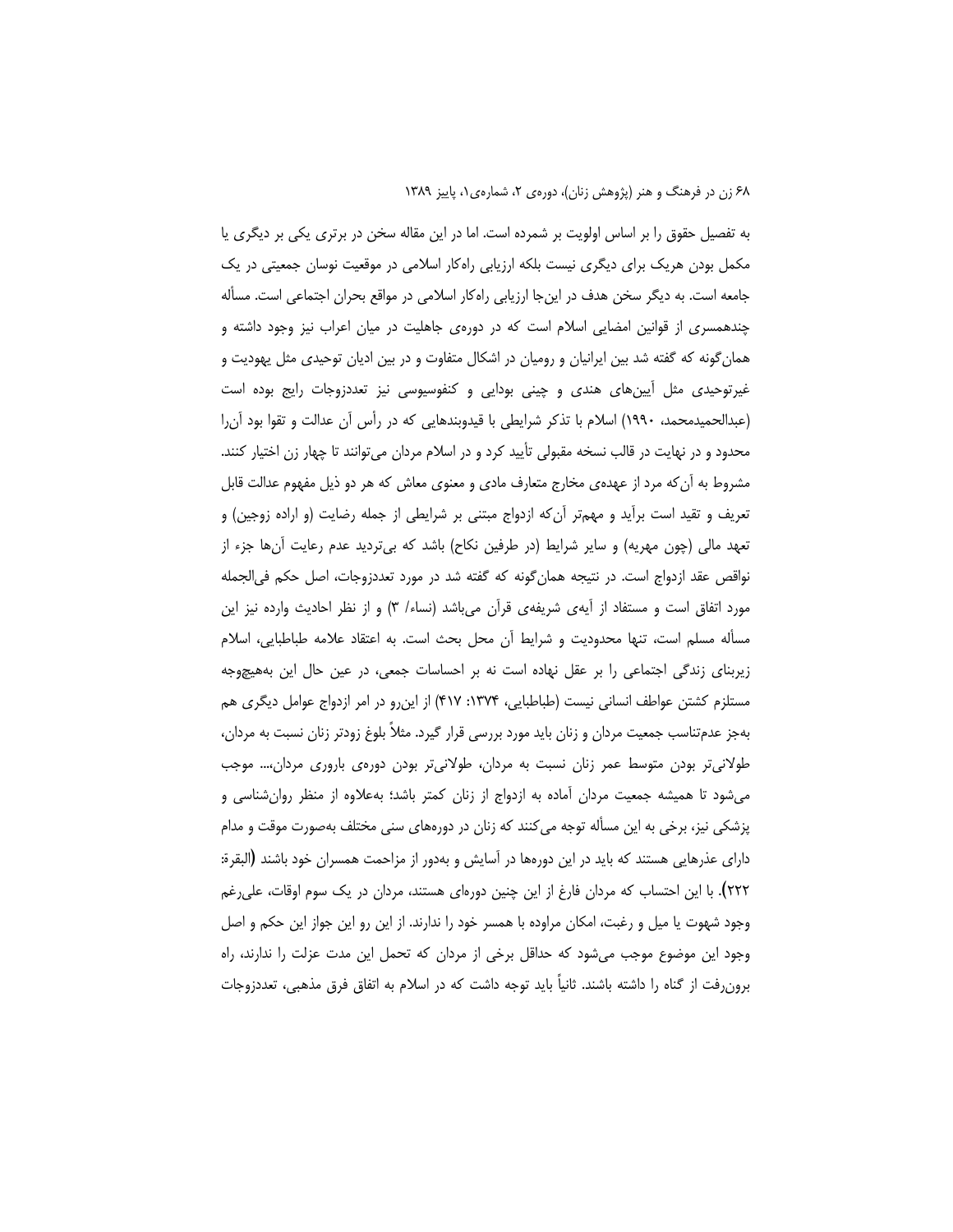جایز است نه واجب و تعداد مردانی که دست بهچنین کاری می;نند طبیعتاً بسیار محدود و قابل نظارت است؛ ثالثاً همان گونه که گفتیم، این حکم اجتماعی شرع مقدس، دارای حدود و قیود سنگینی چون حفظ عدالت با شرایط فوق|لذکر و تقسیم برابر بستر عواطف و زناشویی میان زنان است. در مرحلهی بعد باید تذکر داد که تحمل کلیهی هزینهی معاش زنان و فرزندان مطابق شأن هر یک از آنان از جزیی از تعهدات مالی مرد است که تخلف از آن تخلف از شرع و قانون است. به اعتقاد مدافعین جواز تعددزوجات در عصر حاضر، هیچیک از عوامل گذشته در دورهی کنونی از بین نرفته بلکه شاید به دلیل توسعهی رسانهها، جهانی شدن و گسترش عوامل تهیج و تحریک در جامعهی معاصر انسانی و در نتیجه کاهش متوسط سن بلوغ جنسی، زن و مرد حاضر بیش از گذشته، محتاج روابط مشروع هستند. روابطی که علاوه بر پاسخگویی به نیازهای متقابل زن و مرد در چارچوب طبیعی هریک، از نوسانات جنسیتی که امروزه با دست کاریهای ژنتیکی قبل و پس از حاملگی در حال اوج گیری است نیز پاسخ گوید. در این استدلال، مسأله جواز تعددزوجات مقولهای دوطرفه برای زنان و مردان است که طبق آمار جمعیتی حاضر به ویژه در منطقهی خاورمیانه و شمال آفریقا، این جواز بیشتر خدمتی به حقوق زنان است نه لزوماً حقوق مردان. طبیعتاً در مقابل این تفسیر مخالفان عموماً زنان متأهل هستند که چنین قانونی را خلاف انسجام خانواده میدانند. از این منظر اصل تعدد زوجات را ضدتساوی زن و مرد میدانند.

با این همه به نظر می رسد اساساً انتقاد حقوق بشری به تعددزوجات حداقل در مطالعات جمعیت-شناسی که توجهی به وضع طبیعی انسانها ندارد و صرفاً مقولهی حاضر و موجود از تحولات جمعیتی را بررسی می کند چندان وارد نباشد. دلیل جواز تعددزوجات در مطالعات جمعیتشناسی صرفاً نوسان جمعیت زن و مرد است. لذا در بهترین حالت مسألهى انتقاد حقوقى به جواز تعددزوجات باید در ذیل حقوق شهروندی مطرح شود و آنهم در زمانی که تعداد زنان نسبت به مردان کمتر باشد. در این صورت طبق اختیاراتی که حقوق شهروندی و ضمانت اجرای آن، برعهدهی دولتها گذارده است، حکومتها می¤وانند موقتاً تعددزوجات را منع نمایند. جالب آن که در این صورت نیز برخلاف استدلال فمینستهای معاصر، (باقری، ١٣٨٢) منع كامل يا منع موقت تعددزوجات در حقيقت بيشتر خدمتى به حقوق مردان است تا حقوق زنان. اما در هر صورت در حقوق شهروندی معیار سلامت جمعی و رفاه و سعادت عمومی است از این منظر رعایت مقتضایات جنسیتی در تعیین سیاستهای قانونی، مستقیماً دخیل نیست. با این روی کرد باید افزود که تعددزوجات عموماً حقی برای زنان و در برخی شرایط حتی میتواند تکلیفی برای مردان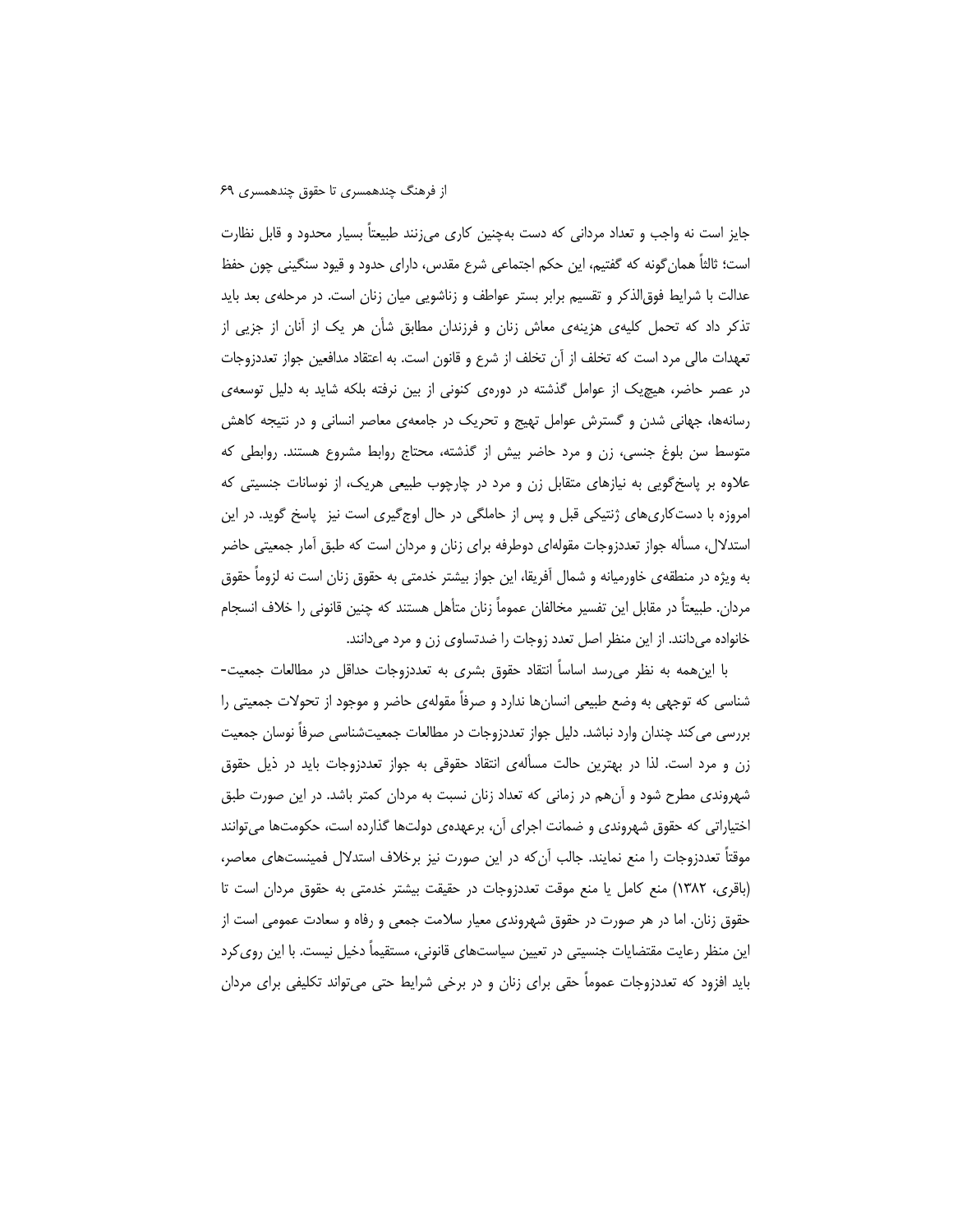جامعه باشد تنها به همین دلیل ساده که امروزه فارغ از بلایا و جنگ@ا که عموماً قربانیان اصلی آنها مردان هستند، آمار جمعیتی حکایت از بالا بودن متوسط عمر زنان نسبت به مردان و افزون بودن زنان آماده به ازدواج در عموم جوامع نسبت به مردان آماده به ازدواج در همان جوامع است. از منظر حقوقی نیز علاوه بر اجبارهای حقوق شهروندی به دلیل سیاستهای توازن جمعیتی و مصالح اجتماعی، اصل اراده و اختیار در بین زوجین اقتضا می کند تا در صورت برخورد با مشکلی که از عیوب زناشویی تلقی شده و امکان و حق طلاق محرز میگردد در صورت توافق زوجه، زوج بتواند زن دیگری را شریک زندگی مشترک گرداند. طبیعتاً در این شرایط عموماً فروپاشی و طلاق بین عشاق را به صرف احتمال تضعیف عشق دوگانه بهواسطهی حضور رسمی زن دیگر در کانون خانواده خود، ترجیح نمیدهند. مدل این سبک خانواده در طول تاریخ بسیار بوده است که نمونه شایع آن به عارضه، بیماری یا عقیم بودن زن بوده است که مرد بهجای طلاق، همواره با توافق زن اول، ماجرای طلاق را عقیم گذارده است و با توسعه خانواده، زنان با مردی تا پایان زندگی، آزادانه و براساس اصل اختیار و ارادهی خویش، زیستهاند. امروزه حقوق بشر هر چند رسماً نتوانسته تعددزوجات را به دلایل مختلف منع نماید اما عملاً با توسعه غلط مفهوم حقوق برابر زن و مرد، بسیاری از زنان را از حق انتخاب آگاهانه بازداشته است. متأسفانه در جوامع معاصر، عار تلقی شدن همزیستی رسمی با دیگری در شرایط اضطرار زوجین، از زشتی طلاق و روابط نامشروع کاسته است. بهطوری که طلاق و جدایی حربهای راحت برای آزادی فردگرایانه در تمام معنای خود گردیده است. بی سبب نیست که طبق جداول فوق آمار طلاق و روابط نامشروع در جوامع مدرن معاصر بسیار بیش از جوامع كلاسيكي است كه در آنها اساساً نه حقوق شهروندي و نه حقوق بشر بهصورت فعلي نهادينه نشده بود.

## خاورمیانه و ازدواج موقت در کشورهای اسلامی

در خاورمیانه به دلیل ساختار سنتی و مذهبی آن مسائل زنان و خانواده از حساسیت بالایی برخوردار است. لذا در میان کشورهای مسلمان شاید توجه به وضع خانواده و زنان به مراتب ضروری تر از ایران باشد. در بین اهل سنت به دلیل حرمت صیغه یا نکاح منقطع، دولتهای معاصر به بحرانی عظیم برخوردهاند. تئوری های علمای اهل سنت و به ویژه راهحل های مفتی الازهر طی سال های اخیر به فکاهی های جالبی در مجلات حقوقی تبدیل شده بود. تا این که ۵ سال گذشته طی کنفرانس های متعدد، بالاخره علماي اهل سنت نيز با قرائتي متفاوت تحت عنوان ازدواج به شرط طلاق و ازدواج مسيار عملاً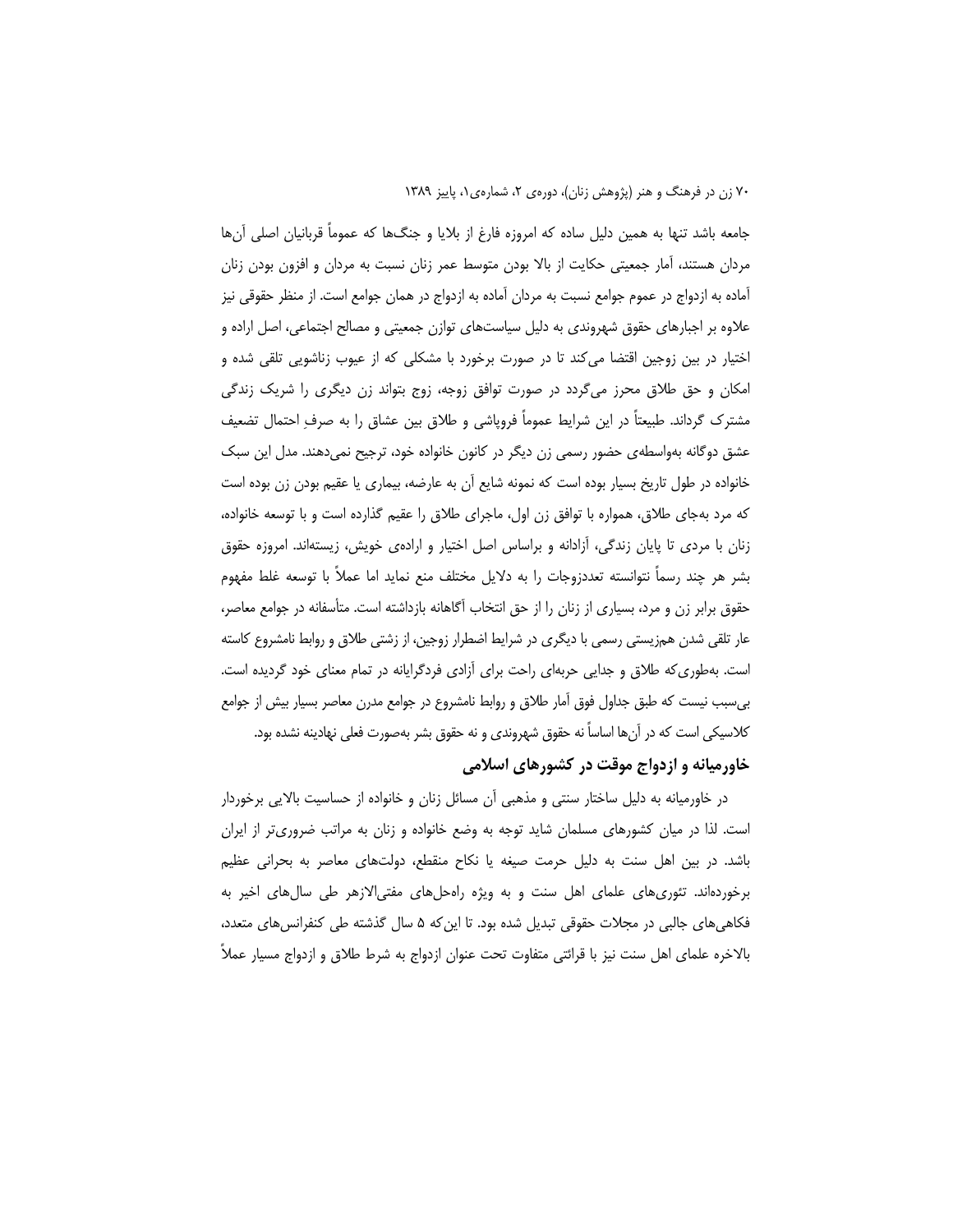به مستند قرآنی (النساء: ۲۴) و سنت رایج در عصر نبوی و استدلالات جواز آن در عصر حاضر بازگشتند.^ از این منظر شیعیان تعدد زوجات را لزوما مبتنی بر عقد دائم ندانسته و اجرای آن از طریق عقد موقت را نیز مجاز می شمارند (ازدواج متعه) که البته همین معیار در ببن اهل سنت نیز با در نظر گرفتن برخی تفاوتهای جزئی تحت عناوین النکاح بهشرط الطلاق<sup>۹</sup> و ازدواج مسیارمجاز شمرده شده تا از فحشا و منکر عریان جلوگیری شود. به این اعتبار در یک خانواده چندهمسره بین اهل سنت و بین مکتب اهل|لبیت (ع) بدون لحاظ متغیر زمان و مکان، زنان دایم نباید بیش از چهار نفر باشد. دلیل بازگشت علمای اهل سنت به نهاد ازدواج موقت علی رغم احتیاطهایی که در عدم استعمال این واژه دارند بسیار ساده است. در نتیجه توسعه جامعه شهري، افزايش متوسط سن ازدواج جوانان، فاصلهي شگرف سن بلوغ و سن اجتماعي أنان، بالارفتن هزينههاى ازدواج، الزامات تحصيلى براى تحصيل شغل مطلوب، مذموم و محدود شدن تعدد زوجات دایم، … در جوامع عربی غیرشیعی عملاً منجر به تأسیس نهادی شد که به این دسته از شهروندان که عموماً از جوانان بودند امکان داشتن روابط سالم و مشروع در چارچوب قوانین اسلام را مهیا نمود. مطالعات تحقیقی کشورهای عربی خاورمیانه و شمال أفریقا نشان از افزایش فوق|لعاده طرفداران این جواز است (حفنـی، ۲۰۰۸) یکی از دلایل استقبال از این راه حل بحران کلانی است مشهور به العنوسه (پیردختری) که در حقیقت ناظر به دخترانی است که با گذر از سن متعارف ازدواج (اغلب ۳۰ سالگی در شهر و ۲۰ سالگی در روستا و قبیله) (www.alarabiya.net) همچنان مجرد زندگی میکنند در اَمار یکی از مؤسسات جمعیتشناسی مصر (عبدالغنی محمد، ۱۹۹۸) به نقل از الاهرام (www.ahram.org) در سال ۲۰۰۴، تعداد این افراد در مصر بیش از ۹ میلیون که ۱۷درصد دختران آماده ازدواج از جمله آنانند، در عربستان از میان این جمعیت شانزده میلیونی بومی، در حدود یک و نیم میلیون نفر یا به عبارتی یک میلیون و هفتصدهزار نفر از دختران سعودی از سن سی سال گذشتهاند، در تونس یک میلیون و ۳۰۰هزار

<sup>٬</sup> در سال ۱۳۸۶روزنامه الاهرام، مرکز تحقیقات دینی که تابع دارالافتاء مصر است اعلام کرده است:ازدواج میسار مادامیکه شروط و ارکان نکاح در اسلام را دارا باشد صحیح و جایز است.

<sup>&</sup>lt;sup>"</sup>. سایت رسمی جماعت دعوت و اصلاح ایران: نقدی بر مقالهی"تحولات مهم در رویکرد فقهای اهل سنت برای حل مشكلات پيچيده زنان، در سايت بازتاب، نوشته محمود ويسى ٨۵/٠٢/٣٠ «النكاح بشرط الطلاق...حنفيه و بعضي از شافعيه و حنابله گفتهاند که نکاح به شرط طلاق صحیح است . بنابراین نکاح مسیار بازهم هیچ شباهتی با نکاح به شرط طلاق ندارد؛ زیرا در نکاح موقت باید مدت تعیین شود. در صورتی که در نکاح به شرط طلاق زوج نیت طلاق را در ذهن دارد و معین نمی کند.» (ویسی ۲/۳۰/۸۵/۰۲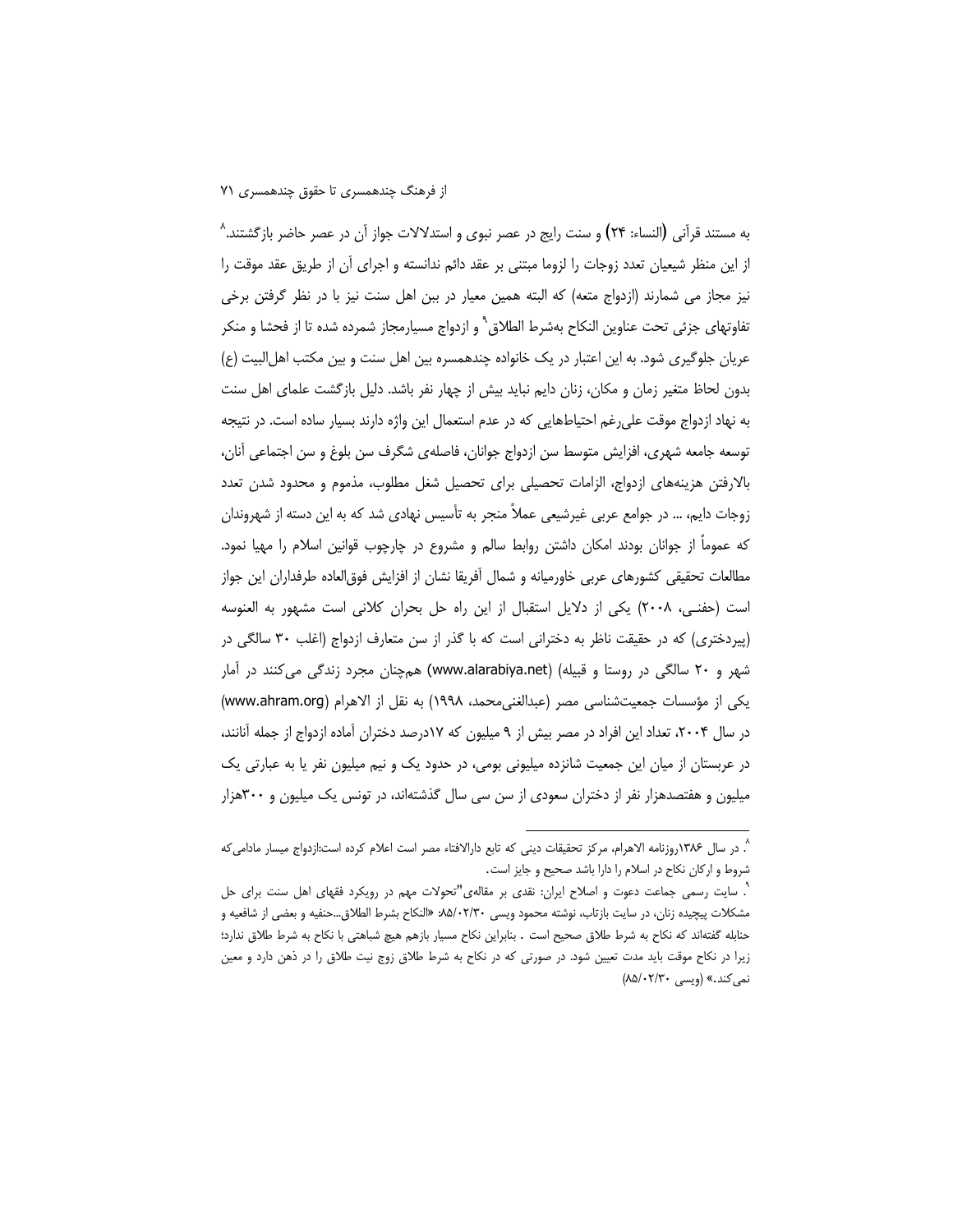نفر از مجموع ۴میلیون و ۹۰۰هزار نفر زن و در اردن ۳۸درصد دختران و زنان مذکور مجرد ماندهاند. در نتیجه بسیاری از این کشورها از جمله کشورهای حاشیه خلیج فارس چون امارات متحده، به تشکیل مؤسسات همسریابی روی آوردهاند که اتفاقاً از جمله مشتاقان این مجموعهها بیشتر زنان هستند (الغامدی، ۲۰۰۷). به زبان ساده «چنان که قبلاً دانستیم ازدواج دایم مسئولیت و تکلیف بیشتری برای زوجین تولید می کند. به همین دلیل پسر یا دختری را نمی توان یافت که از اول بلوغ طبیعی که تحتفشار غریزه قرار میگیرد آماده ازدواج دایم باشد. خاصیت عصر جدید این است که فاصلهی بلوغ طبیعی را با بلوغاجتماعی و قدرت تشکیل عائله زیادتر کرده است. اگر در دوران سادهی قدیم یک پسر بچه در سنین اوایل بلوغ طبیعی از عهدهی شغلی که تا آخرعمر به عهدهی او گذاشته میشد برمیآمد، در دوران جدید ابدأ امکان پذیر نیست. یک $وسر موفق در دوران تحصیل که دبستان و دبیرستان و دانشگاه را$ بدون تأخیر و ردشدن در امتحان آخر سال و یا در کنکور دانشگاه گذرانده باشد، در ۲۵ سالگیفارغ-التحصیل می گردد و از این به بعد می تواند درآمدی داشته باشد. قطعاً سه چهارسال هم طول می کشد تا بتواند سروسامان مختصری برای خود تهیه کند و آمادهی ازدواج دایم گردد. همچنین است یک دختر موفق که دوران تحصیل را میخواهد طی کند.» (مطهری، ۱۳۷۱ ، ۲۲–۲۸) در اینجا طبعاً ازدواج موقت راه حلی میانه و مشروع است. در هر صورت وجه مشترک کنونی همه مذاهب اسلامی آن است که نکاح منقطع و دائم، در برهه کنونی عملاً عنصر جدایی،ناپذیر از قانون گذاری در حوزهی سلامت خانواده مسلمان تلقی شده است و دلیل جواز آن را جدا از مسائل روحی و روانشناختی، طبیعی و فطری، دینی و شرعی، به تنهایی آمار جمعیتی و نوسان نسبی بین تعداد زنان و مردان در جامعه توجیه می کند.

# نتىجەگىرى

از منظر حقوق فردی، بی تردید سعادت و خوشبختی زناشویی در گرو صفا، صمیمیت، گذشت، فداکاری، وحدت و یگانگی است و همه اینها در چند همسری آنگاه که صرفاً حقوق فردی مدنظر باشد به خطر می|فتد و لذا از این منظر فرد دارای زوجات متعدد در صورت رعایت تمام شرایط مذکور در کتاب و سنت را باید در شرایط فعلی، فردی اهل خطر و از خود گذشته به شمار آورد. از سوی دیگر آن گاه که نگاه به همسران این فرد است طبیعتاً در بحث حقوق بشر همواره باید به حقوق زن دومی نگاه که که در آستانه در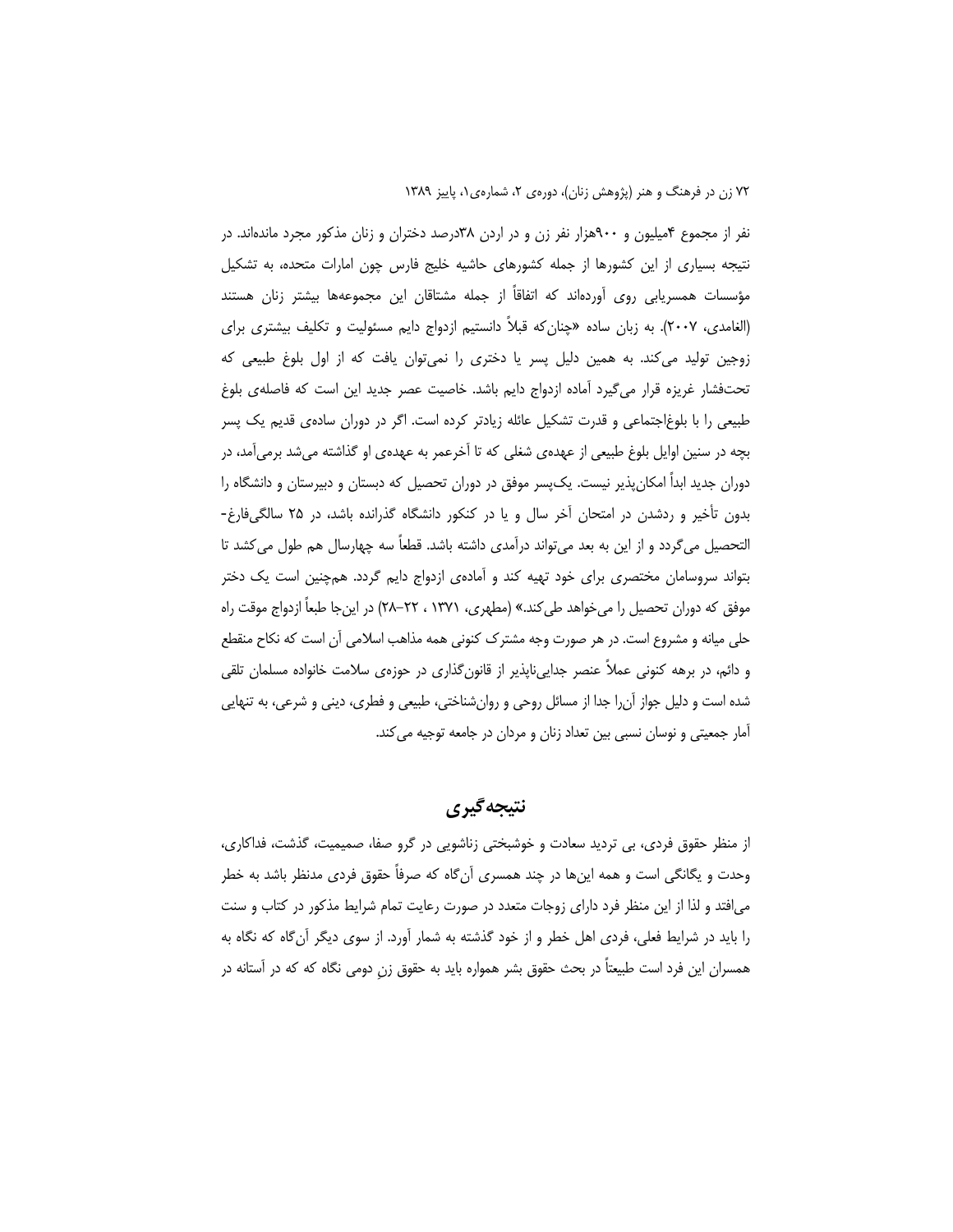خانه ایستاده است از این منظر، از نظر این زن اجحاف به حقوق انسانی و اولیه اوست اگر ماوایی و همزوایی نداشته باشد هرچند از نظر زنی که در خانه است همواره با آمدن دیگری ممکن است حداقل در ذهن احساس ناخرسندی کند. این یک امر معمول است که افراد چه مرد و چه زن از محدودیتهای فردی یا در رقابت افتادن ناخرسندند. با همه اینها که در ذیل بحث حقوق بشری مطرح می گردد، اما واقعیت آنست که مسأله تعدد زوجات و چندهمسری مقوله در حقوق اجتماعی و شهروندی افراد است و نه لزوماً حقوق بشری آنها. در این نگاه، استدلالات اساسی چندهمسری در وضع مدنی خدشهناپذیر است. بهعنوان مثال در شرایط ناهمگون جمعيتي جامعه، آناني كه با رعايت حقوق و تكاليف همه جانبه مصرح در دين و قانون اقدام به ازدواج با بيش از یک همسر میکنند بیشک باری از دوش دولت بر میدارند. در یک بررسی ساده مادی و مالی میتوان معترف بود که رونق چندهمسری در گذشته جوامع عموماً شرقی و حال جوامع آفریقایی و رضایت یا سکوت دولتمردان در قبال اجرای عملی آن ریشه در همین مسأله دارد. اما آیا زندگی زن و مرد تنها و تنها وابسته به نیازهای مادی، جسمی و جنسی است؟ طبیعتاً یاسخ منفی است. انسان دارای نیازهای دیگری هم هست که باید از آنها به نیازهای معنوی، حسی و درونی یاد کرد. در یک مقایسه، طبیعی به نظر می رسد که اگر تأمین نیازهای مادی از عهده دولت برآید برآوردن نیازهای روحی خارج از توان اوست. بهعبارت دیگر، درست است که تنها نیازی که به سرعت در جرگه نیازهای بنیادین بشر جای میگیرد و نبود آن فرد را از پای در میآورد در درجه نخست همان نیازهای مادی فوق|لذکر است اما همسران در ازدواج به چیزی بیش از نیازهای مادی می|ندیشند و دولت هر چند متمول و صاحب بهترین تأمین اجتماعی و نظام خدماتی و حمایتی بیتردید ناتوان از پاسخ بدانهاست. همین موضوع و مقتضیات جمعیتی معاصر است که حقوق(انان و جامعهشناسان غربی را به تأمل مجدد در نظام مجازات تعدد زوجات در غرب انداخته است و دول عربی غیرشیعی را به تدارک ازدواج موقت کشانده است. از این رو باید در مقام قضاوت توجه داشت که اساساً انتقاد حقوق بشری به تعدد زوجات حداقل در مطالعات جمعیتشناسی، که توجهی به وضع طبیعی انسانها ندارد و صرفاً مقوله حاضر و موجود از تحولات جمعیتی را بررسی میکند، چندان وارد نباشد. دلیل جواز تعدد زوجات در مطالعات جمعیتشناسی صرفاً نوسان جمعیت زن و مرد است. با این همه باید مسأله جواز تعدد زوجات را مقولهای دوطرفه و دارای نفع دوگانه برای زنان و مردان دانست که طبق آمار جمعیتی حاضر به ویژه در منطقه خاورمیانه و شمال آفریقا، این جواز بیشتر خدمتی به حقوق زنان است تا مردان. طبیعتاً در مقابل این تفسیر مخالفان عموماً زنان متأهل هستند كه چنين قانوني را خلاف انسجام خانواده مىدانند. از اين منظر اصل تعدد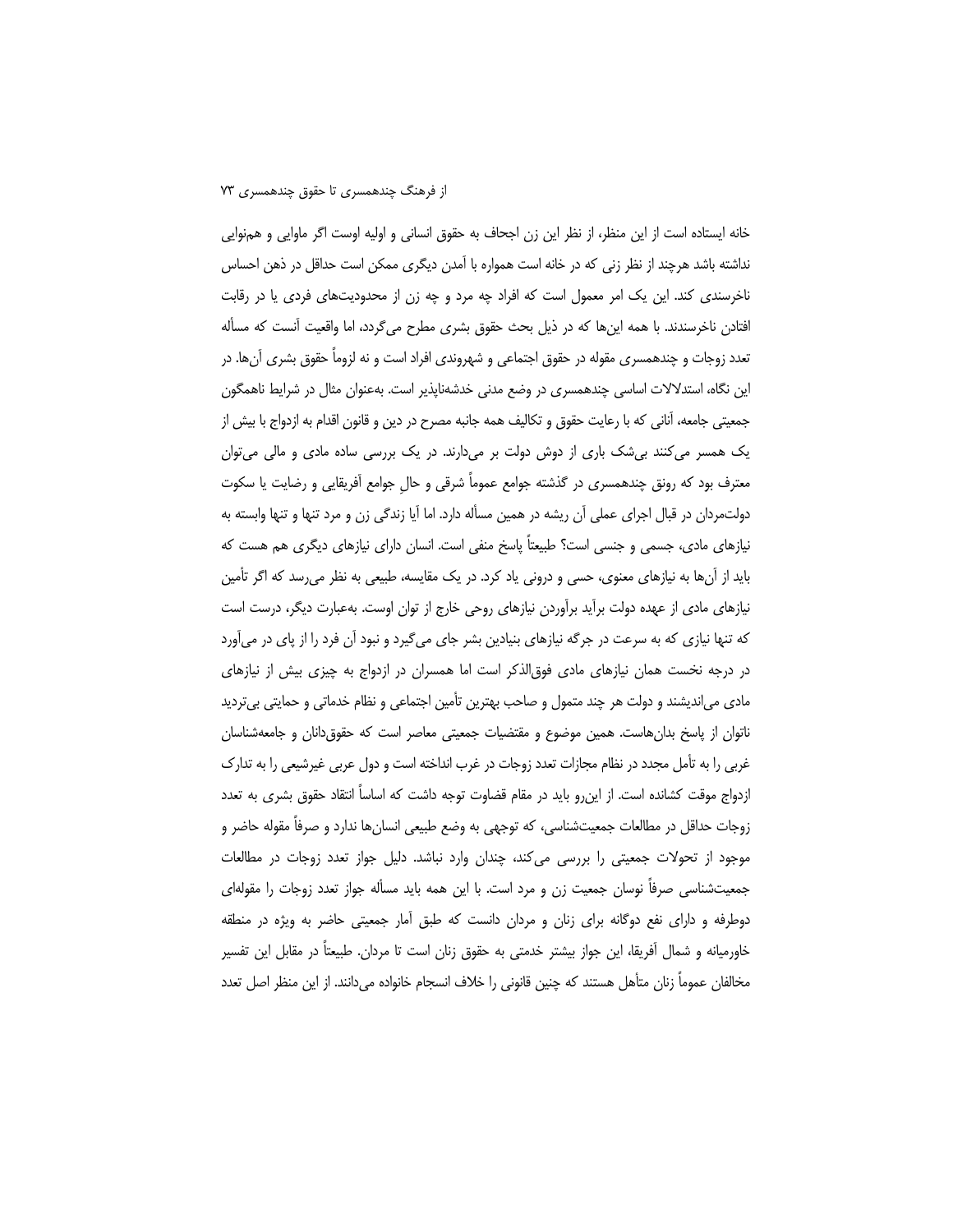زوجات را ضد تساوی زن و مرد و حقوق بشر میدانند. از این منظر هم همان گونه که سابقاً اشاره شد، باید در نظر داشت که در بهترین حالت مسأله انتقاد حقوقی به جواز تعدد زوجات باید در ذیل حقوق شهروندی مطرح شود و آنهم در زمانی که تعداد زنان نسبت به مردان کمتر باشد. در این صورت نیز فارغ از ادله مکتب حقوق طبیعی در نفی ذاتی تعدد زوج، در وضع مدنی طبق اختیاراتی که حقوق شهروندی و ضمانت اجرای آن، برعهده دولتها گذارده است، حکومتها می¤وانند موقتاً تعدد زوجات را منع نمایند. جالب آن که در این صورت نیز منع كامل يا منع موقت تعدد زوجات در حقيقت بيشتر خدمتي به حقوق مردان است تا حقوق زنان، تنها به اين دليل ساده که مردان بدون زنان بسیار آسیبپذیرترند (کربین، ۱۹۹۹: ۹۵–۹۲). اما منع بدون فلسفه آن به بهانه برابری جنسیتی، خدمتی کلان به شهوترانی رایگان مردانی است که بدون قبول هزینه یا تعهد و تکلیف قانونی و دینی به کامیابی آسان از مسیر آسان و در نتیجه ظلم مضاعف به زنان بی پناه می پردازند. رویهای که امروزه متفکران از حقوقدانان غرب را در طرفینی بودن حقوق و تکالیف بشری و شهروندی سخت به چالش می کشد. در هر صورت در حقوق شهروندی معیار سلامت جمعی و رفاه و سعادت عمومی است از این منظر رعایت مقتضایات جنسیتی در تعیین سیاستهای قانونی، مستقیماً دخیل نیست. آنچه به تنهایی میتواند وضع حقوقي معاصر را بهصورت معقول در جهت تسهيل تعدد زوجات و سلامت اجتماع انساني در جامعه ديني و غير ديني فعلى توجيه كند، همان مقتضيات جمعيتي است و بس.

## منابع

باسکرویل، استفان (بیتا) بحران خانواده و صنعتی به نام طلاق، ماهنامهی سیاحت غرب، شماره ۴۶. فريدمن، جين (١٣٨٣) فمينيسم، مترجم فيروزه مهاجر، تهران: آشيان. **باقری، خسرو (**۱۳۸۲) مبانی فلسفی فمینیسم، تهران: وزارت علوم و تحقیقات و فنّاوری، دفتر برنامهریزی اجتماعی و مطالعات فرهنگے. سازمان ملی جوانان، (۱۳۸۸) نگاه آماری به وقایع ازدواج و طلاق طی سالهای ۱۳۷۵ تا ۱۳۸۷، معاونت مطالعات و تحقیقات. دبیرخانه شورای عالی انقلاب فرهنگی (۱۳۸۹) سیاستها و راهکارهای کنترل و کاهش طلاق مبتنی بر مصوبه ۵۶۴ شورای عالی مورخ ۸۴/۰۴/۰۷ تهران. طباطبایی، سیدمحمدحسین (۱۳۷۴) تفسیر المیزان، ترجمهی سیدمحمدباقر موسویهمدانی، چاپ پنجم، ج۲، قم: دفتر انتشارات اسلامی جامعه مدرسین حوزهی علمیه قم.

**رفیع پور، فرامرز (۱۳۷۷)** آناتومی جامعه یا سنهٔ الله: مقدمهای بر جامعهشناسی کاربردی، تهران: انتشارات کاوه.